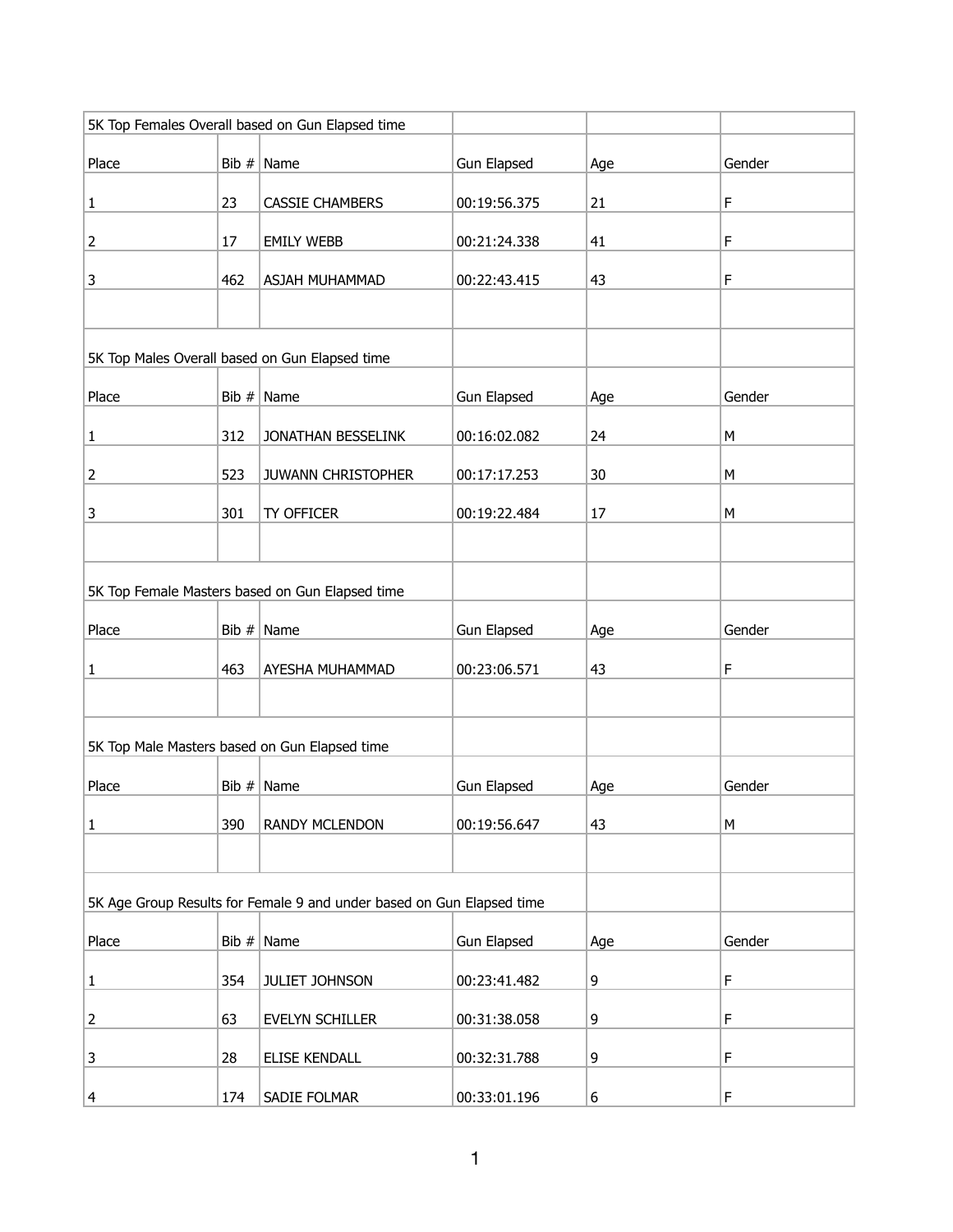| 5            | 333 | CAILA LANDUA-FIGUEROA                                           | 00:33:55.618       | 7              | F      |
|--------------|-----|-----------------------------------------------------------------|--------------------|----------------|--------|
| 6            | 19  | <b>AUBREY SMITH</b>                                             | 00:37:47.869       | 8              | F      |
| 7            | 162 | NORI TOSTOVARSNIK                                               | 00:39:49.842       | 7              | F      |
| 8            | 532 | <b>VICTORIA EDWARDS</b>                                         | 00:40:05.569       | 9              | F      |
|              |     |                                                                 |                    | 6              | F      |
| 9            | 352 | <b>CLARA JOHNSON</b>                                            | 00:40:19.165       |                |        |
| 10           | 161 | NOLA TOSTOVARSNIK                                               | 00:40:23.564       | 9              | F      |
| 11           | 74  | <b>ELAYNA CLARK</b>                                             | 00:41:26.597       | 9              | F      |
| 12           | 138 | <b>CORA APLIN</b>                                               | 00:43:01.101       | 7              | F      |
| 13           | 178 | <b>BROOKLYN ARNOLD</b>                                          | 00:43:03.630       | $\overline{4}$ | F      |
| 14           | 181 | SUMMER ALGEE                                                    | 00:44:07.277       | 8              | F      |
| 15           | 273 | HAILEY BENJAMIN                                                 | 00:46:30.277       | $\overline{7}$ | F      |
| 16           | 298 | REAGAN WILLIAMS                                                 | 00:48:12.633       | 9              | F      |
| 17           | 534 | ADRIANNA EDWARDS                                                | 00:49:12.779       | 9              | F      |
|              |     |                                                                 |                    |                |        |
| 18           | 137 | ELEANOR LANGLEY                                                 | 00:51:35.756       | 8              | F      |
| 19           | 382 | SOFIA ESTEVEZ                                                   | 00:52:10.618       | 9              | F      |
| 20           | 271 | <b>BLAKE BENJAMIN</b>                                           | 00:52:22.379       | 9              | F      |
| 21           | 83  | <b>HARPER RANGE</b>                                             | 00:55:08.955       | $\overline{7}$ | F      |
| 22           | 432 | ADRIENNE ADAIR                                                  | 00:55:33.804       | 6              | F      |
| 23           | 54  | KAIYLA TIDEY                                                    | 00:55:55.508       | 8              | F      |
| 24           | 206 | ALYSSA MOSS                                                     | 00:56:00.180       | 6              | F      |
|              |     |                                                                 |                    |                |        |
|              |     | 5K Age Group Results for Female 10-14 based on Gun Elapsed time |                    |                |        |
| Place        |     | Bib $#$ Name                                                    | <b>Gun Elapsed</b> | Age            | Gender |
| $\mathbf{1}$ | 459 | STELLA KRUEGER                                                  | 00:22:57.707       | 11             | F      |
|              |     |                                                                 |                    |                |        |
| $\mathbf 2$  | 460 | <b>EVIE MORRIS</b>                                              | 00:26:37.071       | $11\,$         | F      |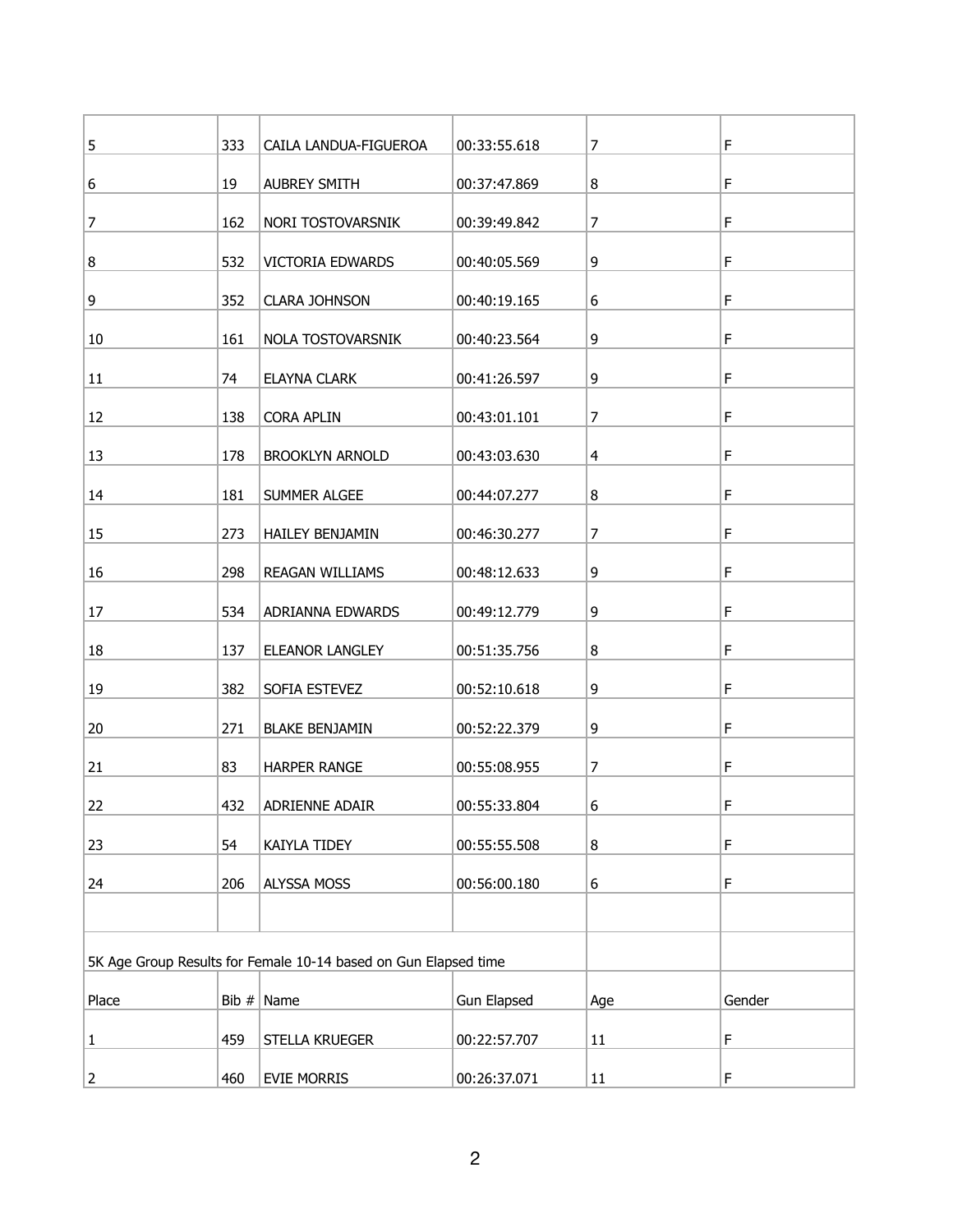| 3              | 399 | MIDI CARSON               | 00:26:46.731 | 11     | F |
|----------------|-----|---------------------------|--------------|--------|---|
| 4              | 26  | <b>GRACE CABE</b>         | 00:27:29.264 | 10     | F |
| 5              | 116 | ALYSSA CHECHO             | 00:29:07.124 | 10     | F |
| 6              | 70  | ELLA MERRIAM              | 00:29:29.764 | 12     | F |
| $\overline{7}$ | 372 | <b>GREY ERSTLING</b>      | 00:29:37.331 | 10     | F |
| 8              | 435 | <b>BROOKS GRIFFIN</b>     | 00:31:02.340 | 11     | F |
|                |     |                           |              |        |   |
| 9              | 118 | SOPHIA RIVERA             | 00:31:03.396 | 11     | F |
| 10             | 357 | CAROLINE MARKHAM          | 00:31:09.369 | $10\,$ | F |
| 11             | 103 | <b>ISABEL LAZAROFF</b>    | 00:32:28.104 | 11     | F |
| 12             | 380 | SABRINA FERNNDEZ          | 00:33:41.762 | 12     | F |
| 13             | 410 | LILA GOPAL                | 00:34:32.485 | 12     | F |
| 14             | 403 | ELIZABETH MOORE           | 00:36:39.702 | 11     | F |
| 15             | 13  | <b>CALLIE FORTENBERRY</b> | 00:36:56.804 | $10\,$ | F |
| 16             | 279 | <b>EMILY STUCKEY</b>      | 00:36:59.887 | 11     | F |
| 17             | 262 | ELLIOTT RILEY             | 00:37:46.928 | 12     | F |
| 18             | 392 | <b>TAYLIN LAW</b>         | 00:38:44.642 | 11     | F |
| 19             | 239 | KAITLYN HICKOX            | 00:40:13.743 | 11     | F |
| 20             | 197 | NADIA SCHEXNAYDER         | 00:41:36.928 | 11     | F |
| 21             | 238 | ALEXIS HICKOX             | 00:42:36.307 | 12     | F |
| 22             | 367 | <b>CHARLOTTE SELLERS</b>  | 00:43:00.646 | 12     | F |
| 23             | 133 | <b>HARPER HODGE</b>       | 00:43:52.419 | $10\,$ | F |
| 24             | 514 | KHLOE EDWARDS             | 00:45:09.459 | 11     | F |
|                |     |                           |              |        |   |
| 25             | 56  | JOURNEE PERSON            | 00:45:09.852 | $10\,$ | F |
| 26             | 408 | <b>CHARLOTTE MARTELLE</b> | 00:46:12.747 | 14     | F |
| 27             | 528 | <b>CURRY AVACIA</b>       | 00:46:23.351 | 10     | F |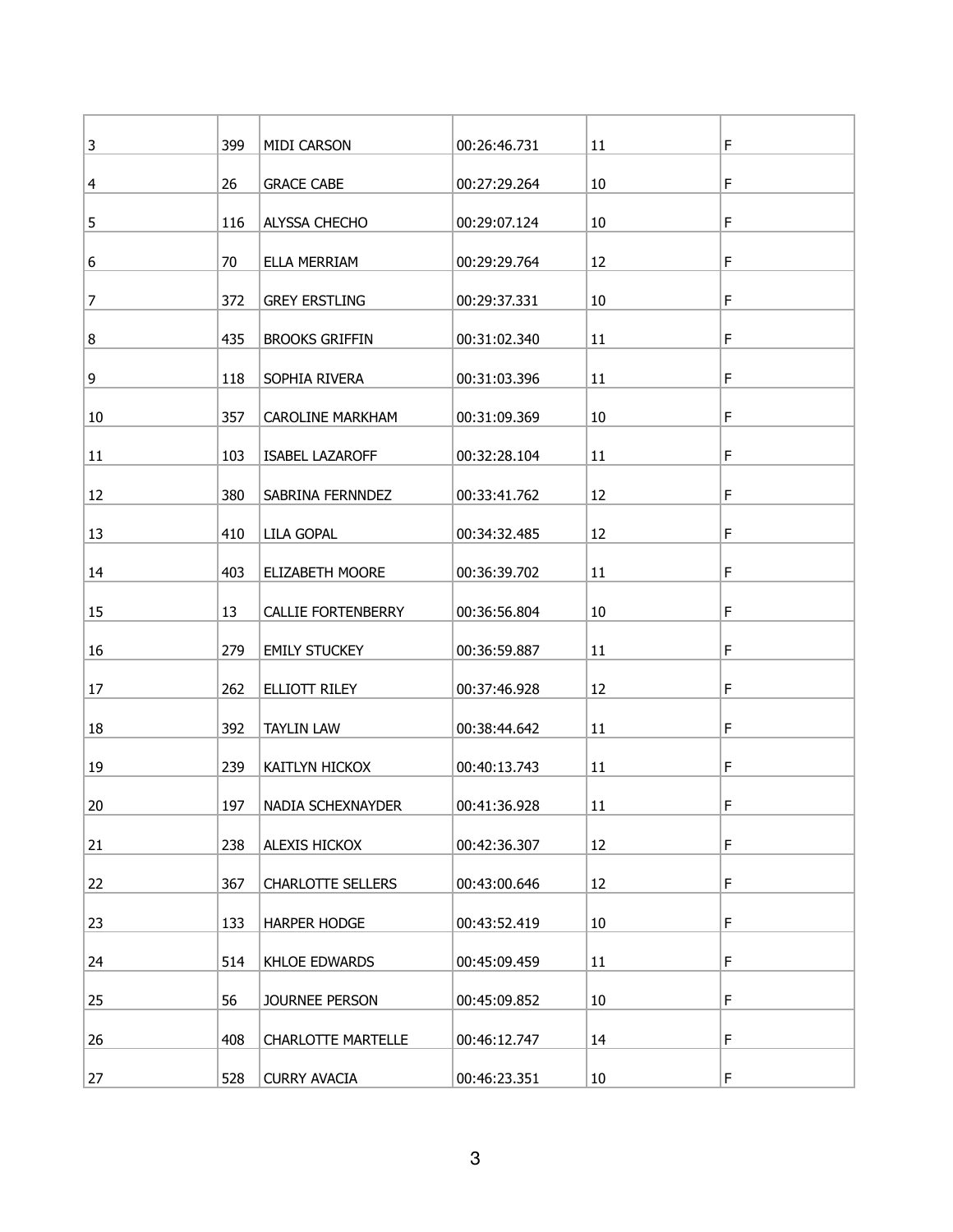| 28             | 139 | MAEVE APLIN                                                     | 00:46:33.384       | 11     | F      |
|----------------|-----|-----------------------------------------------------------------|--------------------|--------|--------|
| 29             | 248 | JOANNA MORENO                                                   | 00:47:40.443       | 13     | F      |
| 30             | 486 | MARLEIGH MOBLEY                                                 | 00:48:56.011       | 12     | F      |
| 31             | 533 | <b>KYLIE EDWARDS</b>                                            | 00:49:12.943       | 12     | F      |
| 32             | 112 | DELILAH FLANAGAN-KEMP                                           | 00:49:59.623       | $10\,$ | F      |
| 33             | 470 | SYMPHONY BROWN                                                  | 00:51:39.076       | 14     | F      |
| 34             | 163 | KAYLEIGH BROWN                                                  | 00:51:57.442       | 13     | F      |
| 35             | 147 | <b>HAILEY SWARY</b>                                             | 00:52:04.721       | $10\,$ | F      |
| 36             | 184 | SCARLETT STONECIPHER                                            | 00:52:45.959       | $10\,$ | F      |
| 37             | 469 | SERENITY BROWN                                                  | 00:52:52.190       | 11     | F      |
| 38             | 136 | <b>ELAINA LANGLEY</b>                                           | 00:53:16.636       | $10\,$ | F      |
| 39             | 350 | <b>KHLOE DONNER</b>                                             | 00:55:59.438       | 12     | F      |
| 40             | 208 | <b>CHERESE MOSS</b>                                             | 00:56:00.001       | 12     | F      |
| 41             | 368 | ALYCE SCOTT                                                     | 00:56:01.259       | 13     | F      |
| 42             | 478 | FELICITY WISE                                                   | 00:56:10.228       | 11     | F      |
|                |     |                                                                 |                    |        |        |
|                |     | 5K Age Group Results for Female 15-19 based on Gun Elapsed time |                    |        |        |
| Place          |     | Bib $#$ Name                                                    | <b>Gun Elapsed</b> | Age    | Gender |
| $\mathbf{1}$   | 442 | STACIA WARTMANN                                                 | 00:25:21.036       | 17     | F      |
| $\overline{2}$ | 457 | AMARIE VLASEK                                                   | 00:28:35.379       | 16     | F      |
| 3              | 412 | <b>TORY BARNED</b>                                              | 00:29:07.226       | 16     | F      |
| 4              | 342 | LAUREN WENZLOFF                                                 | 00:31:42.837       | 17     | F      |
| 5              | 309 | MYRLENE PIERRE                                                  | 00:37:31.510       | 19     | F      |
| 6              | 455 | MEGAN HAVEY                                                     | 00:39:27.297       | 16     | F      |
| 7              | 244 | KHIAUNA HARPER                                                  | 00:42:40.344       | 17     | F      |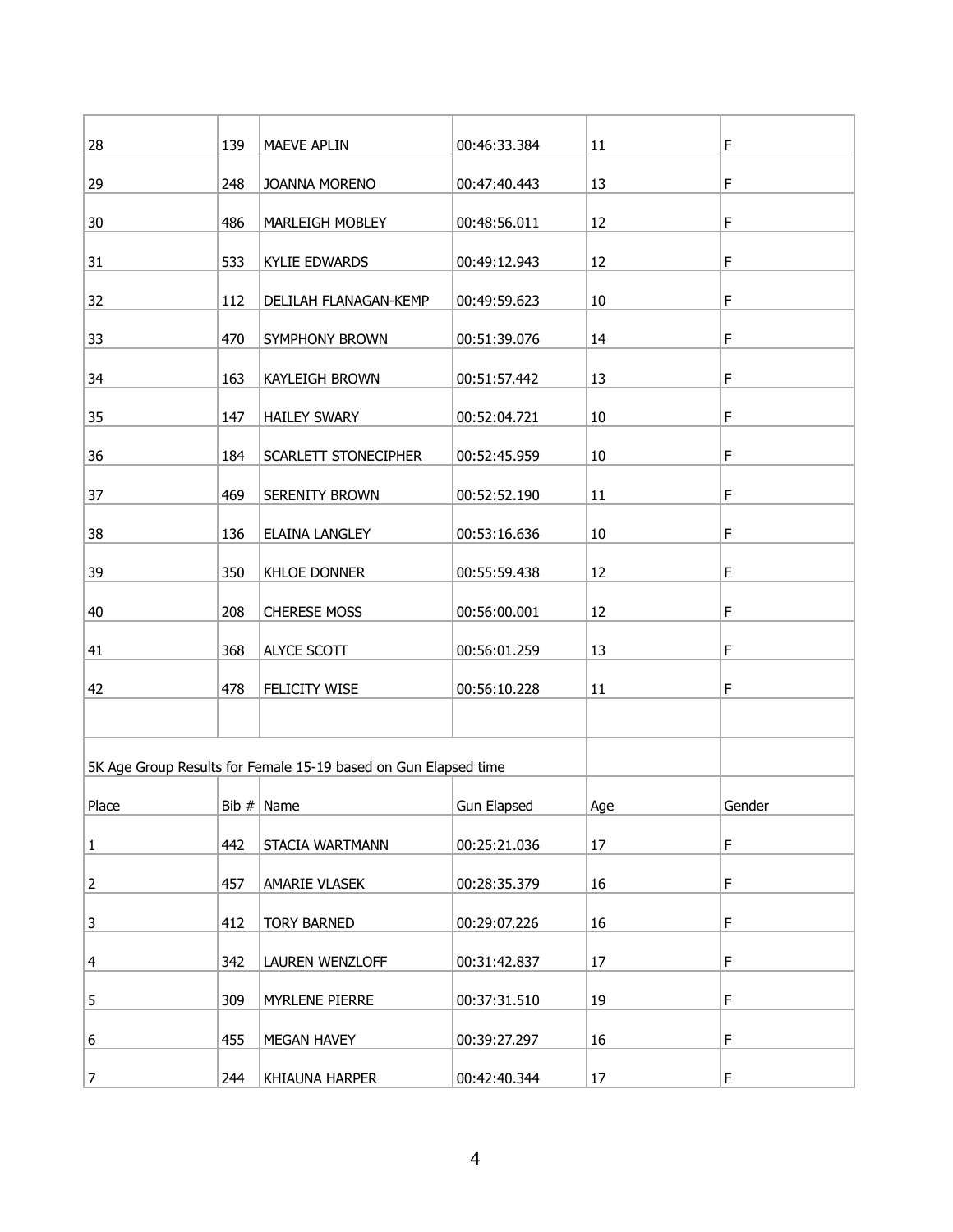| 8              | 107 | <b>GABRIELLE LEHMAN</b>                                         | 00:54:09.564       | 18  | F      |
|----------------|-----|-----------------------------------------------------------------|--------------------|-----|--------|
|                |     |                                                                 |                    |     |        |
|                |     | 5K Age Group Results for Female 20-24 based on Gun Elapsed time |                    |     |        |
| Place          |     | Bib $#$ Name                                                    | <b>Gun Elapsed</b> |     | Gender |
|                |     |                                                                 |                    | Age |        |
| $\mathbf 1$    | 385 | EMMA D'AQUIN                                                    | 00:22:52.854       | 22  | F      |
| $\overline{2}$ | 524 | <b>CLARISSA SMITH</b>                                           | 00:31:10.702       | 21  | F      |
| 3              | 252 | SYDNEY HAAS                                                     | 00:33:42.647       | 22  | F      |
| 4              | 316 | <b>JESSICA SWINT</b>                                            | 00:37:36.214       | 22  | F      |
| 5              | 384 | <b>MADISON KRATZER</b>                                          | 00:44:22.284       | 20  | F      |
| 6              | 211 | <b>CASEY ARNOLD</b>                                             | 00:49:04.607       | 24  | F      |
| 7              | 416 | <b>BLAIR MARTIN</b>                                             | 00:55:02.872       | 24  | F      |
| 8              | 50  | CASSIDY PACE                                                    | 00:55:04.632       | 20  | F      |
| 9              | 94  | ADELISA VRABAC                                                  | 00:55:40.896       | 23  | F      |
|                |     |                                                                 |                    |     |        |
|                |     | 5K Age Group Results for Female 25-29 based on Gun Elapsed time |                    |     |        |
| Place          |     | Bib $#$ Name                                                    | <b>Gun Elapsed</b> | Age | Gender |
|                |     |                                                                 |                    |     |        |
| $\mathbf{1}$   | 199 | <b>BROOKE STREET</b>                                            | 00:28:19.564       | 25  | F      |
| $\overline{2}$ | 406 | MIMI BECK                                                       | 00:30:37.618       | 29  | F      |
| 3              | 493 | <b>COURTNEY FISHER</b>                                          | 00:30:49.142       | 27  | F      |
| 4              | 428 | <b>BRITINI GREER</b>                                            | 00:35:30.718       | 25  | F      |
| 5              | 36  | KARINA OTERO                                                    | 00:35:42.896       | 29  | F      |
| 6              | 212 | <b>EMILY MCWEY</b>                                              | 00:36:31.824       | 25  | F      |
| 7              | 452 | ADEIA WILLIAMS                                                  | 00:36:54.182       | 27  | F      |
| 8              | 266 | ANNA LAMONTAGNE                                                 | 00:38:35.131       | 26  | F      |
| 9              | 215 | <b>DELANEY FORT</b>                                             | 00:38:56.335       | 25  | F      |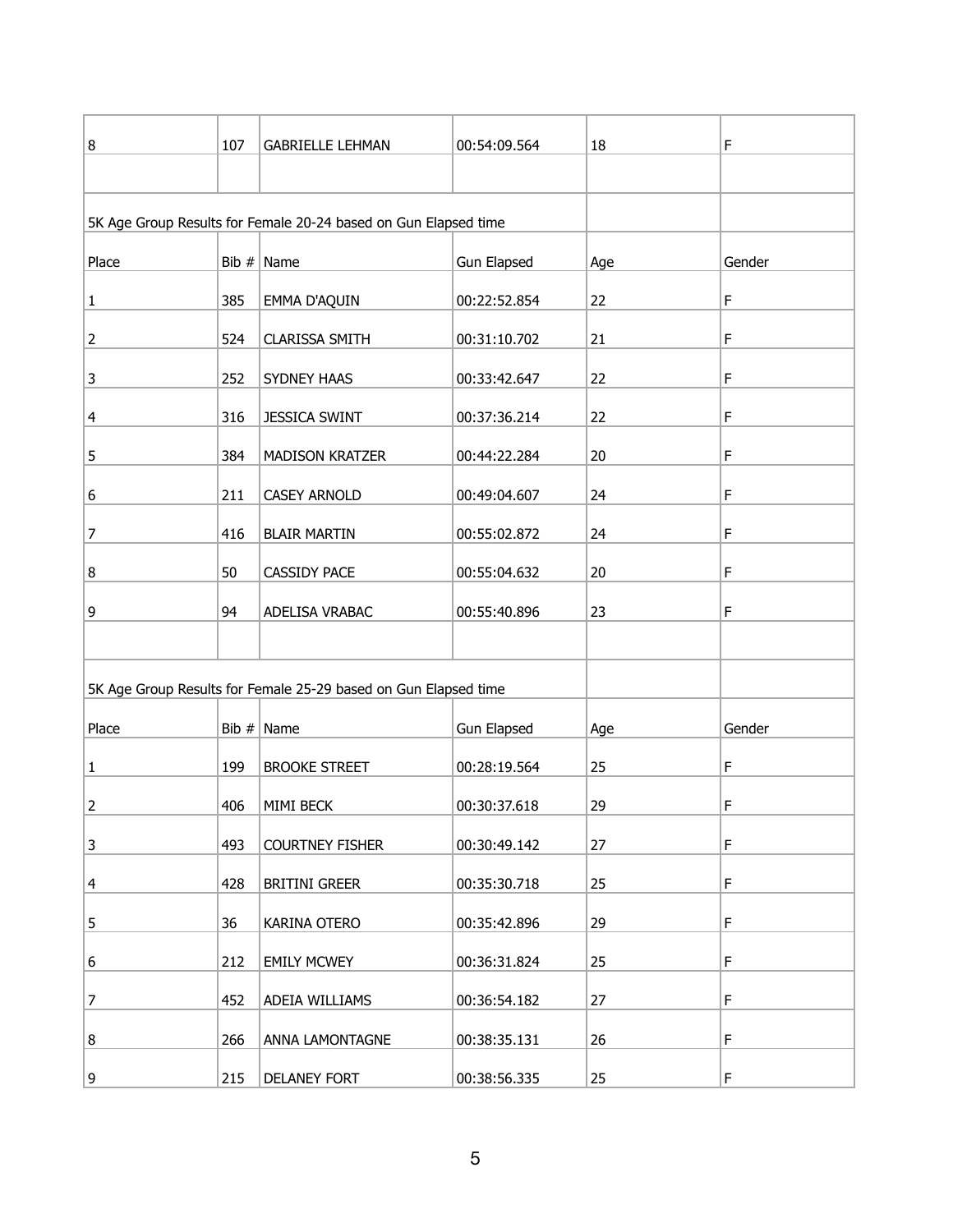| $10\,$ | 234 | RACHEL CONSTABLE                                                | 00:38:57.647       | 28  | F      |
|--------|-----|-----------------------------------------------------------------|--------------------|-----|--------|
| 11     | 329 | <b>CHRISTINA BUSHELL</b>                                        | 00:39:08.671       | 26  | F      |
| 12     | 32  | <b>STACI FORTUN</b>                                             | 00:39:16.357       | 28  | F      |
|        |     |                                                                 |                    |     |        |
| 13     | 245 | <b>NENE MATHEWS</b>                                             | 00:42:40.246       | 29  | F      |
| 14     | 475 | ASHLEY NEWCOMB                                                  | 00:47:28.581       | 27  | F      |
| 15     | 314 | <b>BRITTANY TEAL</b>                                            | 00:48:13.336       | 26  | F      |
| 16     | 222 | MARY TOWNSEND                                                   | 00:48:42.643       | 26  | F      |
| 17     | 209 | MORGAN POEHLS                                                   | 00:50:39.975       | 27  | F      |
| 18     | 176 | VICTORIA BOETCHER                                               | 00:53:17.579       | 26  | F      |
|        |     |                                                                 |                    |     |        |
| 19     | 68  | <b>JANDIRA GREEN</b>                                            | 00:54:48.822       | 26  | F      |
| 20     | 496 | LARISA TURJACANIN                                               | 00:55:40.687       | 25  | F      |
| 21     | 427 | <b>CHELSEA PARKHURST</b>                                        | 00:56:56.440       | 28  | F      |
|        |     |                                                                 |                    |     |        |
|        |     | 5K Age Group Results for Female 30-34 based on Gun Elapsed time |                    |     |        |
|        |     |                                                                 |                    |     |        |
| Place  |     | Bib $#$ Name                                                    | <b>Gun Elapsed</b> | Age | Gender |
| 1      | 313 | <b>JESSICA HANNING</b>                                          | 00:27:56.838       | 34  | F      |
| 2      | 444 | <b>KRISTEN EDELEN</b>                                           | 00:28:08.377       | 31  | F      |
| 3      | 95  | JENNA GONZALEZ                                                  | 00:29:02.572       | 34  | F      |
| 4      | 516 | <b>DENISE HOWARD</b>                                            | 00:29:53.273       | 34  | F      |
| 5      | 338 | CHERRY ZURKA                                                    | 00:30:00.195       | 34  | F      |
|        |     |                                                                 |                    |     |        |
| 6      | 407 | <b>MADISON PARMAN</b>                                           | 00:30:37.379       | 30  | F      |
| 7      | 529 | <b>KARA COSSE</b>                                               | 00:32:34.054       | 34  | F      |
| 8      | 484 | <b>CIERA PATTERSON</b>                                          | 00:32:58.082       | 31  | F      |
| 9      | 425 | <b>STACI GLEE</b>                                               | 00:34:09.298       | 33  | F      |
| 10     | 471 | STEPHANIE SPARMAN                                               | 00:35:16.850       | 32  | F      |
|        |     |                                                                 |                    |     |        |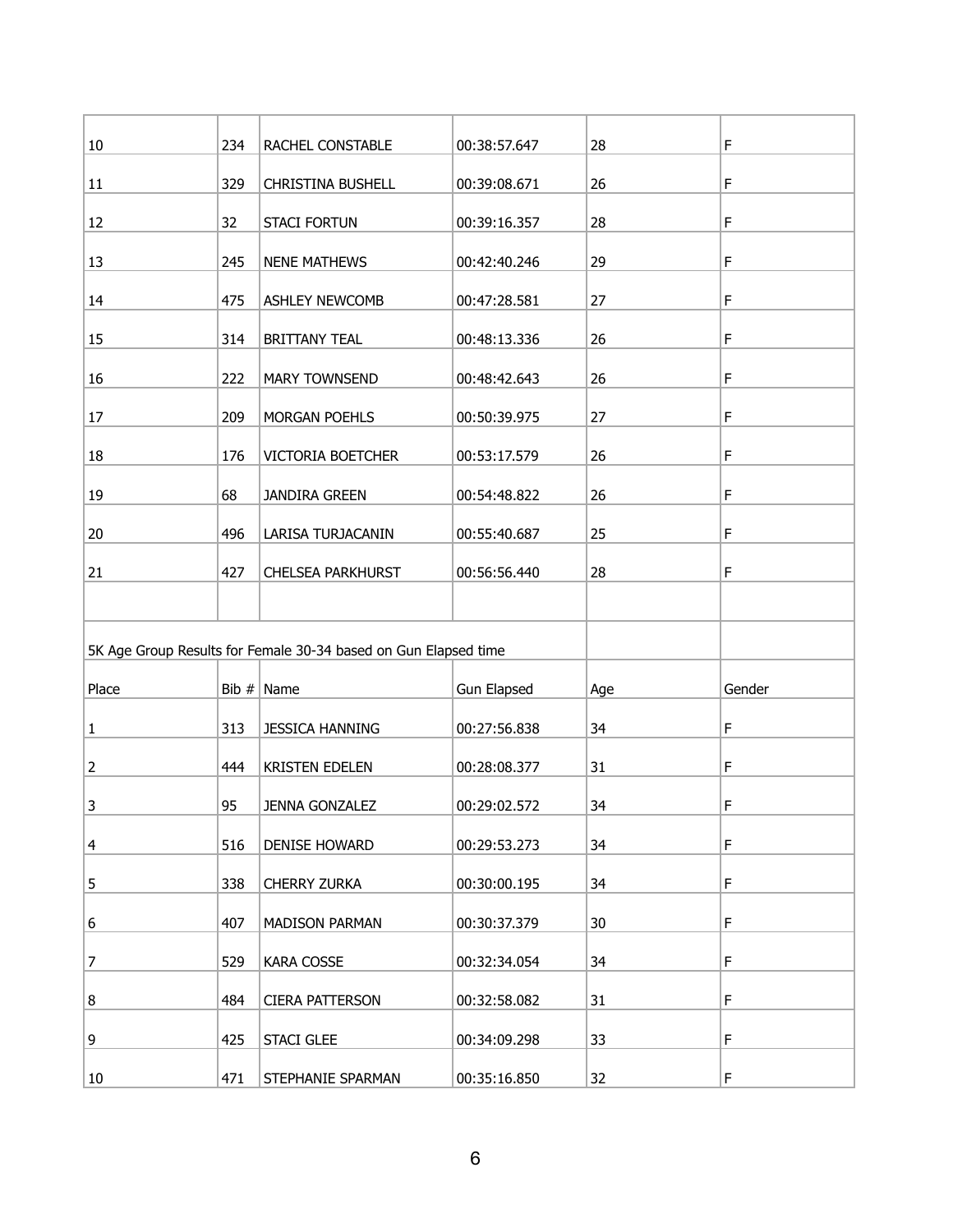| 11             | 43  | <b>COURTNEY JACKSON</b>                                         | 00:38:42.701 | 34  | F      |
|----------------|-----|-----------------------------------------------------------------|--------------|-----|--------|
| 12             | 300 | LACEY DESOUZA                                                   | 00:38:52.837 | 34  | F      |
| 13             | 260 | APRIL LEACH                                                     | 00:40:52.131 | 32  | F      |
|                |     |                                                                 |              |     |        |
| 14             | 495 | KAITLYN SHALLAR                                                 | 00:42:15.689 | 33  | F      |
| 15             | 483 | STEPHANIE KILLEEN                                               | 00:43:41.250 | 30  | F      |
| 16             | 526 | <b>ILYSSA TOMLINSON</b>                                         | 00:45:45.674 | 34  | F      |
| 17             | 527 | TUGERSON REGACIA                                                | 00:46:23.586 | 31  | F      |
| 18             | 341 | <b>AUTUMN CULLEN</b>                                            | 00:47:09.880 | 31  | F      |
| 19             | 308 | SEPHORA FORTUNE                                                 | 00:47:57.206 | 33  | F      |
| 20             | 430 | MARKIE BRENNFLECK                                               | 00:48:37.575 | 34  | F      |
| 21             | 421 | DANA LUBERTO                                                    | 00:48:37.650 | 33  | F      |
| 22             | 426 | <b>ASHLEY COWIN</b>                                             | 00:48:53.560 | 30  | F      |
| 23             | 497 | JASMINE SOTO                                                    | 00:49:31.685 | 34  | F      |
| 24             | 88  | LYDIA SANTILLAN                                                 | 00:53:23.426 | 32  | F      |
| 25             | 510 | Sarah Wood                                                      | 00:56:11.140 | 34  | F      |
|                |     |                                                                 |              |     |        |
|                |     | 5K Age Group Results for Female 35-39 based on Gun Elapsed time |              |     |        |
|                |     |                                                                 |              |     |        |
| Place          |     | Bib $#$ Name                                                    | Gun Elapsed  | Age | Gender |
| $\mathbf 1$    | 241 | LAUREN YEAKEL                                                   | 00:26:58.622 | 35  | F      |
| $\overline{2}$ | 362 | MELISSA BUTLER                                                  | 00:28:19.044 | 39  | F      |
| 3              | 265 | KIMBERLY ZAVON                                                  | 00:29:18.425 | 36  | F      |
| 4              | 10  | NICOLE HILLER                                                   | 00:29:26.599 | 39  | F      |
| 5              | 182 | CATHERINE STONECIPHER                                           | 00:29:27.687 | 35  | F      |
| 6              | 71  | LAUREN MERRIAM                                                  | 00:29:55.676 | 39  | F      |
| $\overline{7}$ | 305 | <b>ALLISON PHILBIN</b>                                          | 00:30:15.885 | 39  | F      |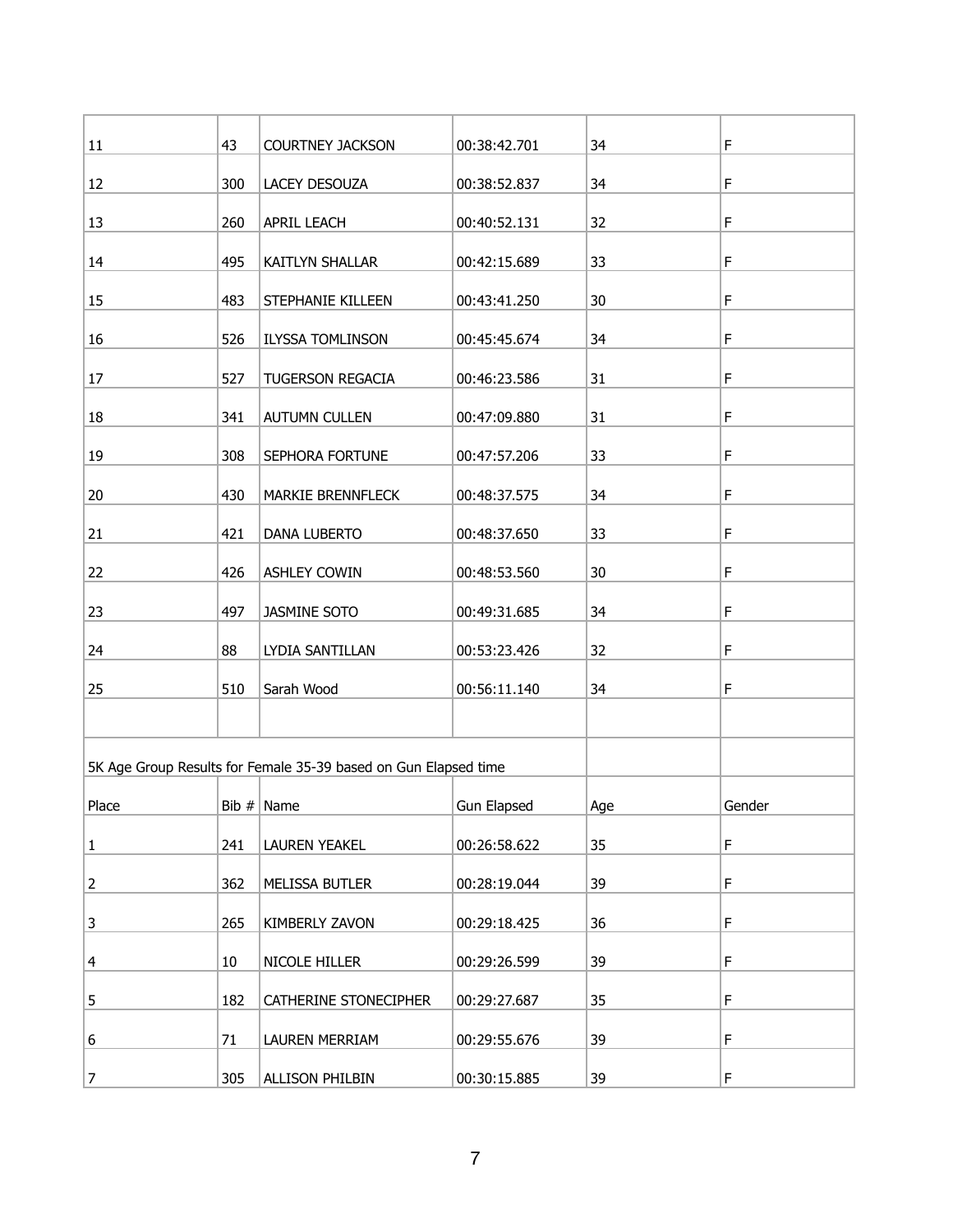| 8  | 67  | <b>BECKY BERNAT</b>   | 00:31:44.145 | 37 | F |
|----|-----|-----------------------|--------------|----|---|
| 9  | 363 | ALYSSA CODUTO         | 00:31:57.628 | 36 | F |
| 10 | 102 | AMBER DUNCAN          | 00:32:27.502 | 35 | F |
| 11 | 530 | MELISSA BAUER         | 00:32:33.788 | 38 | F |
| 12 | 280 | <b>JESSICA CATON</b>  | 00:32:58.722 | 37 | F |
| 13 | 173 | <b>HAYLEY FOLMAR</b>  | 00:33:01.400 | 36 | F |
| 14 | 492 | <b>VALERIE TALBOT</b> | 00:33:34.846 | 37 | F |
|    |     |                       |              |    | F |
| 15 | 381 | <b>JUANITA JONES</b>  | 00:36:54.171 | 35 |   |
| 16 | 121 | HEATHER WILLIAMS      | 00:37:42.396 | 39 | F |
| 17 | 135 | MEREDITH RIDDLE       | 00:37:45.430 | 37 | F |
| 18 | 20  | KIMBERLY SMITH        | 00:37:48.924 | 36 | F |
| 19 | 285 | SHANTELLE ARMSTRONG   | 00:38:08.093 | 36 | F |
| 20 | 267 | MELANIE DANIELS       | 00:38:37.367 | 39 | F |
| 21 | 347 | MARISSA HEIN          | 00:39:09.869 | 39 | F |
| 22 | 269 | <b>CHANRATH YOU</b>   | 00:39:37.325 | 39 | F |
| 23 | 531 | NICOLE EDWARDS        | 00:40:09.610 | 36 | F |
| 24 | 236 | <b>STACEY FENNELL</b> | 00:40:34.770 | 37 | F |
| 25 | 72  | <b>ASHLEIGH CLARK</b> | 00:41:26.586 | 38 | F |
| 26 | 179 | LINDSAY ARNOLD        | 00:43:03.395 | 37 | F |
| 27 | 188 | <b>ASHLEY ONEIL</b>   | 00:43:07.550 | 38 | F |
|    |     |                       |              |    |   |
| 28 | 117 | <b>GWENETH CHECHO</b> | 00:44:00.935 | 39 | F |
| 29 | 180 | <b>LAURA ALGEE</b>    | 00:44:07.158 | 37 | F |
| 30 | 287 | ASHLEY BROOMFIELD     | 00:44:24.722 | 36 | F |
| 31 | 304 | <b>CHRISTA FRY</b>    | 00:44:35.801 | 35 | F |
| 32 | 152 | JENNIFER BALDRIDGE    | 00:44:56.699 | 37 | F |
|    |     |                       |              |    |   |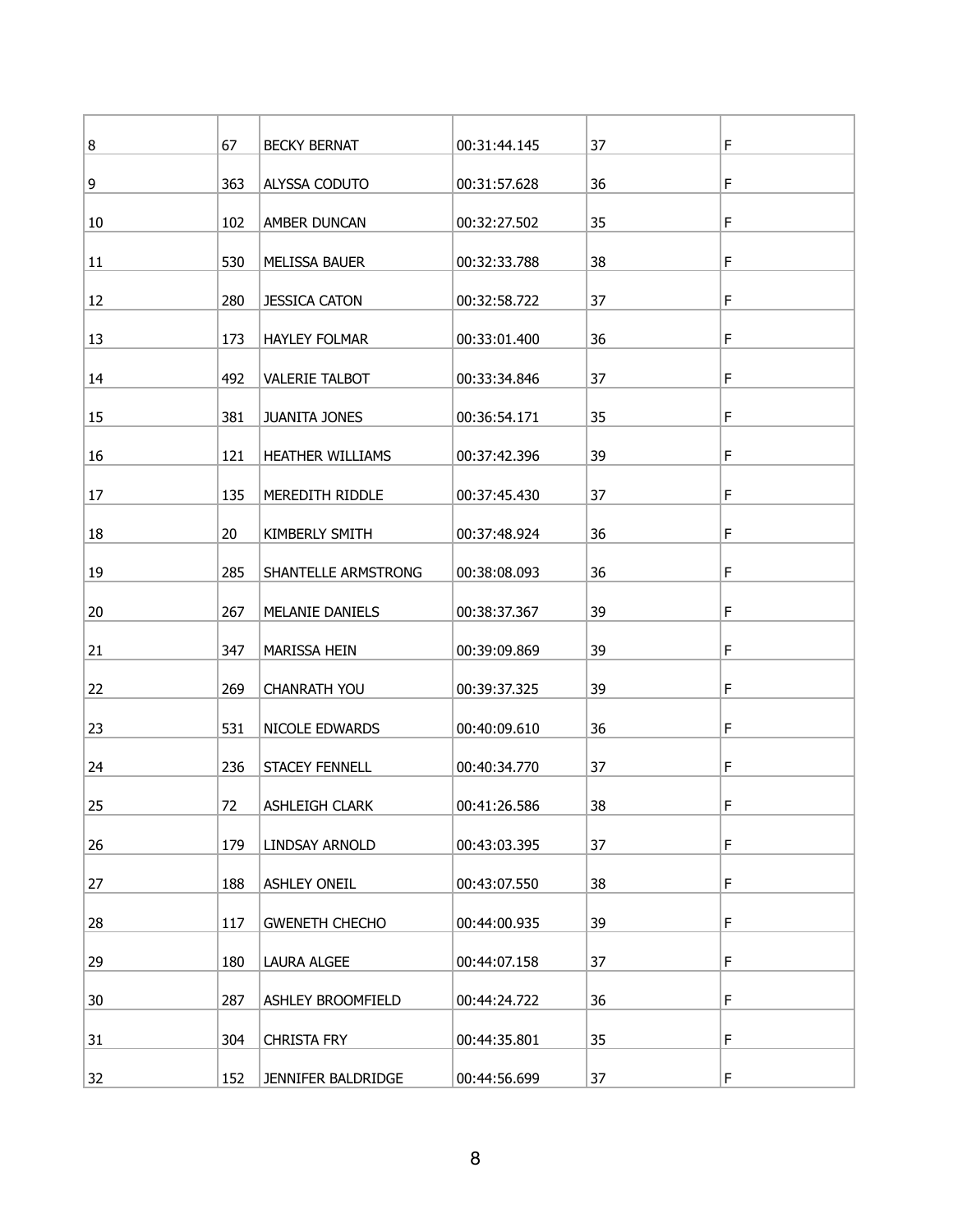| 33          | 473 | <b>RANDI HART</b>                                               | 00:44:56.710       | 35  | F      |
|-------------|-----|-----------------------------------------------------------------|--------------------|-----|--------|
| 34          | 398 | <b>JOY CARSON</b>                                               | 00:45:42.038       | 39  | F      |
| 35          | 134 | MIKAYLE HODGE                                                   | 00:45:59.096       | 35  | F      |
| 36          | 415 | <b>TONYA BROWN</b>                                              | 00:46:16.657       | 38  | F      |
| 37          | 196 | JONEE SCHEXNAYDER                                               | 00:46:20.378       | 35  | F      |
| 38          | 328 | <b>JACKELYN ELLER</b>                                           | 00:47:02.741       | 38  | F      |
| 39          | 242 | ANGIE CHRISTIE                                                  | 00:47:10.746       | 39  | F      |
| 40          | 166 | KATHRYN EATON                                                   | 00:49:09.867       | 35  | F      |
| 41          | 114 | SHEREKA FLANAGAN-KEMP                                           | 00:49:57.902       | 35  | F      |
| 42          | 165 | KATRINA SCOTT                                                   | 00:51:58.632       | 36  | F      |
| 43          | 204 | SHARON PILTZ                                                    | 00:52:56.584       | 38  | F      |
| 44          | 87  | TIFFANY BAZEMORE                                                | 00:53:24.130       | 39  | F      |
| 45          | 322 | <b>GAIL ESSEX</b>                                               | 00:55:14.300       | 36  | F      |
| 46          | 433 | <b>HEATHER ADAIR</b>                                            | 00:55:39.110       | 35  | F      |
|             |     |                                                                 |                    |     |        |
|             |     | 5K Age Group Results for Female 40-44 based on Gun Elapsed time |                    |     |        |
| Place       |     | Bib $#$ Name                                                    | <b>Gun Elapsed</b> | Age | Gender |
| 1           | 355 | MEGAN JOHNSON                                                   | 00:26:01.417       | 41  | F      |
| $\mathbf 2$ | 458 | MEAGAN VLASEK                                                   | 00:28:41.033       | 40  | F      |
| 3           | 217 | RAQUEL DEGARA                                                   | 00:29:41.253       | 43  | F      |
| 4           | 35  | STACEY JOHNSON                                                  | 00:29:50.695       | 43  | F      |
| 5           | 59  | MELISSA MELIAN                                                  | 00:29:59.747       | 42  | F      |
| 6           | 324 | LINDSAY ROBINSON                                                | 00:30:22.192       | 43  | F      |
| 7           | 436 | KIRSTEN GRIFFIN                                                 | 00:31:07.686       | 42  | F      |
| 8           | 226 | MELISSA SPEDIACCI                                               | 00:31:18.529       | 44  | F      |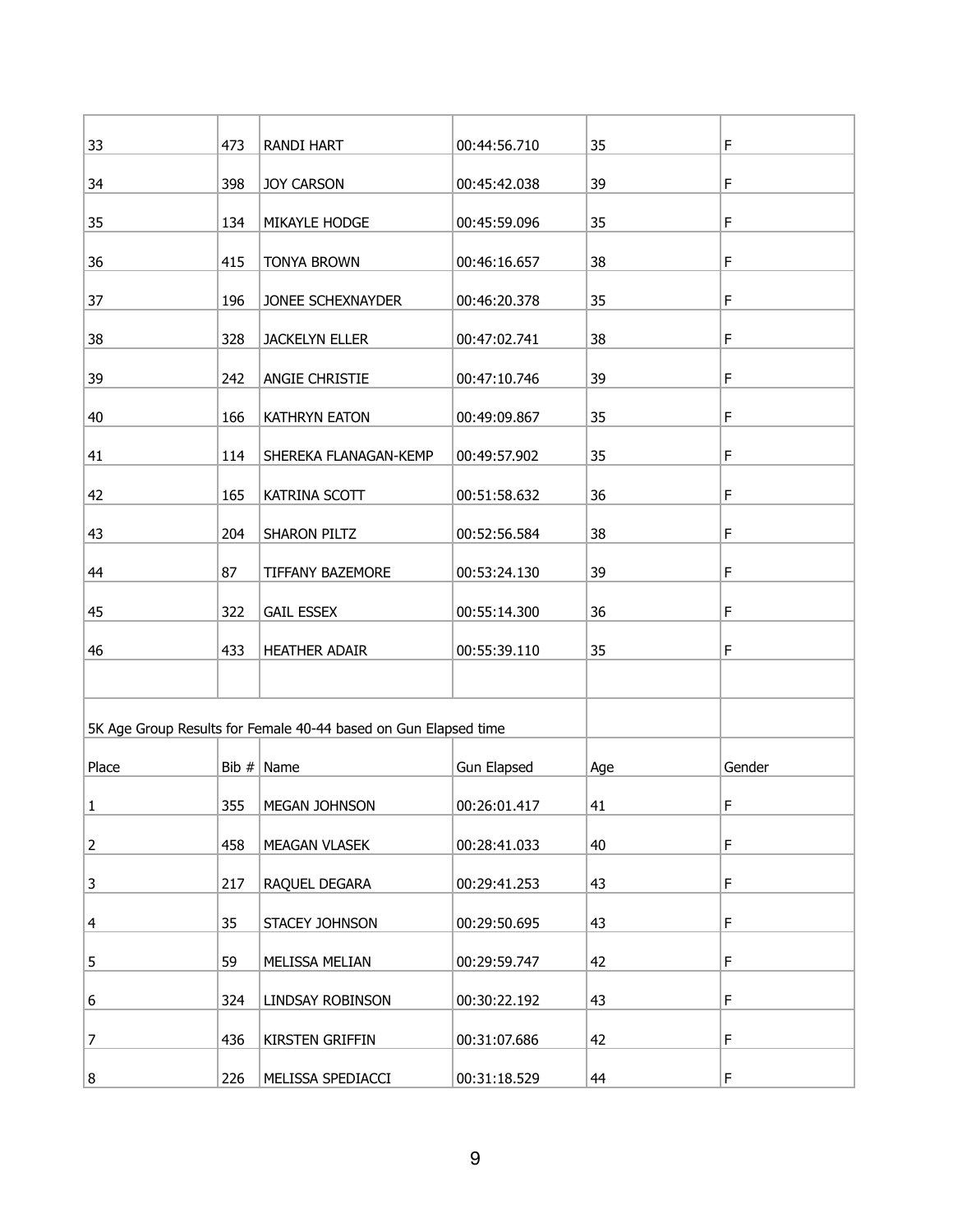| 9  | 64  | TANYA SCHILLER         | 00:31:38.306 | 40 | F |
|----|-----|------------------------|--------------|----|---|
| 10 | 66  | <b>JENNI BELL</b>      | 00:32:15.188 | 41 | F |
| 11 | 65  | <b>KRISTIN SCHMIDT</b> | 00:32:15.272 | 40 | F |
| 12 | 90  | MEGHAN KENNEDY         | 00:32:18.352 | 43 | F |
| 13 | 55  | <b>TRACI SOENKSEN</b>  | 00:33:04.953 | 41 | F |
| 14 | 420 | ALESIA SCOTT           | 00:33:58.356 | 42 | F |
| 15 | 169 | SARAH SCHUETTE         | 00:35:26.730 | 43 | F |
| 16 | 223 | <b>EMILY DARR</b>      | 00:35:38.129 | 42 | F |
| 17 | 91  | LARISSA FAULKNER       | 00:36:22.436 | 40 | F |
| 18 | 358 | DANNA MARKHAM          | 00:37:11.242 | 42 | F |
| 19 | 126 | ALLISON ELLERBROCK     | 00:38:06.194 | 40 | F |
| 20 | 195 | <b>KELLEY GAST</b>     | 00:38:45.272 | 41 | F |
| 21 | 259 | <b>AMY LYNCH</b>       | 00:38:57.796 | 43 | F |
| 22 | 456 | <b>TAMMY HAVEY</b>     | 00:39:27.457 | 44 | F |
| 23 | 159 | ALANNA TOSTOVARSNIK    | 00:40:23.224 | 41 | F |
| 24 | 434 | AJ JOY                 | 00:42:41.028 | 41 | F |
| 25 | 517 | LACEY WORSDELL         | 00:44:25.362 | 42 | F |
| 26 | 320 | <b>KIMBERLY MORSE</b>  | 00:44:36.128 | 43 | F |
| 27 | 461 | CANDICE SAMPLES-MORRIS | 00:44:56.313 | 41 | F |
| 28 | 98  | NATALIE HERRMANN       | 00:45:50.512 | 42 | F |
| 29 | 82  | AMANDA RANGE           | 00:47:50.675 | 42 | F |
| 30 | 393 | <b>VANESSA LAW</b>     | 00:48:06.951 | 42 | F |
| 31 | 46  | <b>CHRISTA MARION</b>  | 00:49:09.947 | 44 | F |
| 32 | 84  | MINDY WISE             | 00:51:00.830 | 40 | F |
| 33 | 186 | ANDREA FRITSCHLE       | 00:51:35.411 | 42 | F |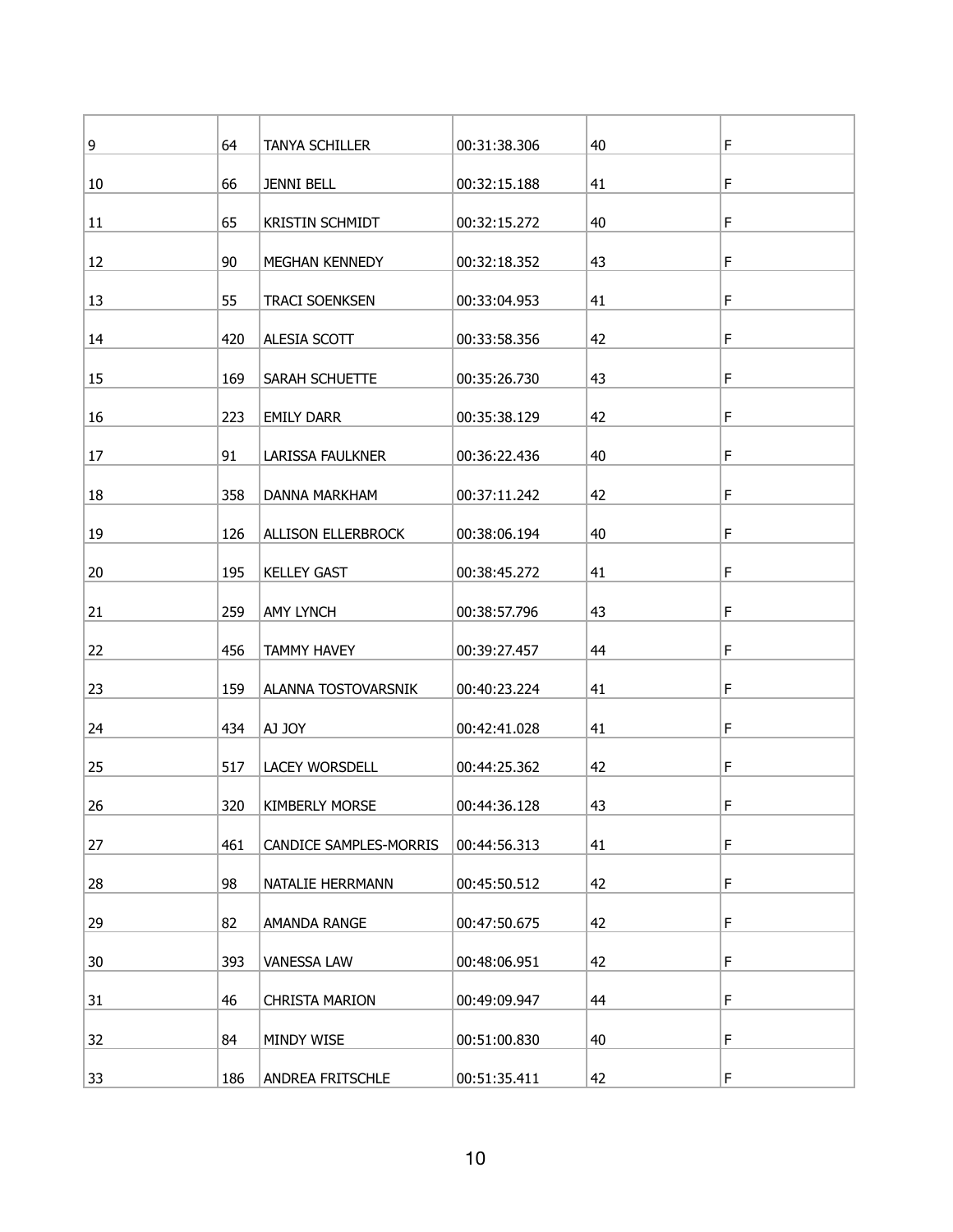| 34             | 148          | LESLIE WOODS                                                    | 00:52:05.960       | 41  | F      |
|----------------|--------------|-----------------------------------------------------------------|--------------------|-----|--------|
| 35             | 272          | <b>CRYSTAL BENJAMIN</b>                                         | 00:52:27.520       | 43  | F      |
| 36             | 310          | <b>CRYSTAL CRAWFORD</b>                                         | 00:53:57.286       | 42  | F      |
| 37             | $\mathbf{1}$ | RHODIE JACKSON                                                  | 00:58:13.341       | 44  | F      |
|                |              |                                                                 |                    |     |        |
|                |              | 5K Age Group Results for Female 45-49 based on Gun Elapsed time |                    |     |        |
| Place          |              | Bib $# \nparallel$ Name                                         | <b>Gun Elapsed</b> | Age | Gender |
| $\mathbf{1}$   | 511          | Hilonka Ruiz                                                    | 00:25:51.202       | 48  | F      |
| $\overline{2}$ | 441          | HAN BRILLIANT                                                   | 00:27:09.038       | 47  | F      |
| 3              | 337          | <b>KYLE SHOGREN</b>                                             | 00:27:09.251       | 45  | F      |
| 4              | 370          | ANNIE ERSTLING                                                  | 00:29:37.479       | 48  | F      |
| 5              | 418          | <b>VIVIAN LOUIS</b>                                             | 00:30:45.812       | 47  | F      |
| 6              | 326          | MICHELLE QUILL                                                  | 00:33:04.171       | 49  | F      |
| 7              | 89           | <b>HEIDI BURGESS</b>                                            | 00:33:55.414       | 49  | F      |
| 8              | 375          | JAYME CALHOUN                                                   | 00:33:56.682       | 45  | F      |
| 9              | 519          | AMANDA BRAD                                                     | 00:34:15.882       | 45  | F      |
| 10             | 522          | AMIE CLIFF                                                      | 00:34:26.718       | 47  | F      |
| 11             | 344          | ANGELA VARNES                                                   | 00:36:22.738       | 49  | F      |
| 12             | 38           | SARAH METTLER                                                   | 00:37:35.758       | 45  | F      |
| 13             | 261          | <b>ANNEKE RILEY</b>                                             | 00:37:46.701       | 48  | F      |
| 14             | 290          | EDELYN JOBLI                                                    | 00:38:21.474       | 49  | F      |
| 15             | 232          | SARAH CONSTABLE                                                 | 00:39:07.157       | 48  | F      |
| 16             | 171          | MARYJANE CASSETTE                                               | 00:39:16.637       | 47  | F      |
| 17             | 154          | <b>MISSY BAKER</b>                                              | 00:39:58.428       | 49  | F      |
| 18             | 240          | <b>TERESA HICKOX</b>                                            | 00:40:58.691       | 45  | F      |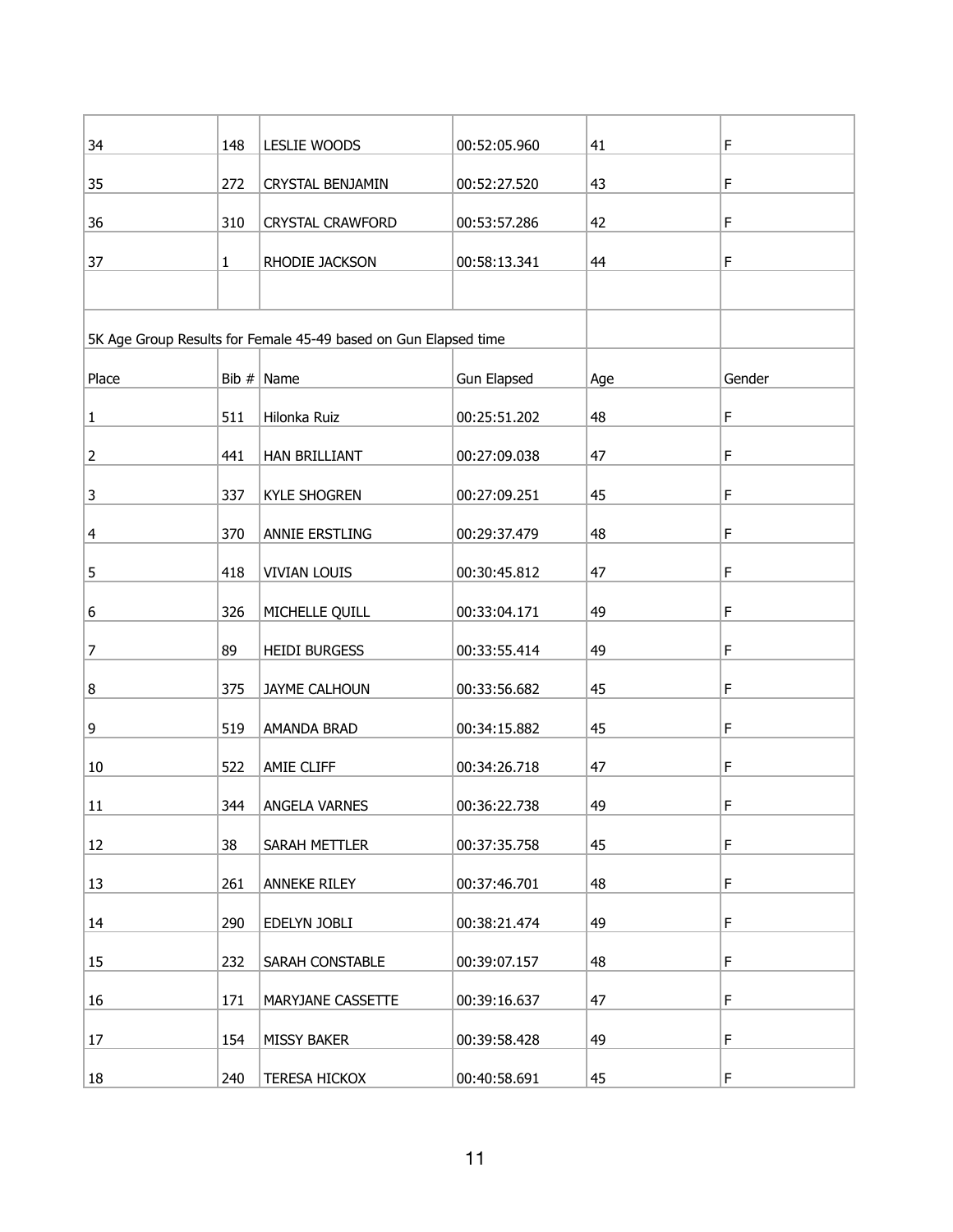| 19    | 140 | KATHLEEN JOYAL                                                  | 00:43:02.661       | 46  | F      |
|-------|-----|-----------------------------------------------------------------|--------------------|-----|--------|
| 20    | 77  | <b>BERNICE RIVERA</b>                                           | 00:44:00.924       | 48  | F      |
| 21    | 247 | NATALIE HAMLIN                                                  | 00:46:22.212       | 47  | F      |
| 22    | 141 | <b>KRISTEN JOYAL</b>                                            | 00:46:33.293       | 49  | F      |
| 23    | 16  | <b>HEATHER HAWS</b>                                             | 00:51:36.257       | 48  | F      |
|       |     |                                                                 |                    |     |        |
| 24    | 57  | ANGELA HOLSINGER                                                | 00:52:13.700       | 46  | F      |
| 25    | 227 | <b>TAMMY SPAID</b>                                              | 00:52:24.352       | 48  | F      |
| 26    | 360 | SHARON GAUGHAN                                                  | 00:55:11.247       | 49  | F      |
| 27    | 210 | SARAH EDDY                                                      | 00:59:33.869       | 48  | F      |
| 28    | 151 | <b>HOLLY JUDD</b>                                               | 00:59:33.959       | 48  | F      |
|       |     |                                                                 |                    |     |        |
|       |     | 5K Age Group Results for Female 50-54 based on Gun Elapsed time |                    |     |        |
|       |     |                                                                 |                    |     |        |
|       |     |                                                                 |                    |     |        |
| Place |     | Bib $#$ Name                                                    | <b>Gun Elapsed</b> | Age | Gender |
| 1     | 270 | JEANINE LATIMER PARKES                                          | 00:24:36.956       | 51  | F      |
| 2     | 230 | <b>KIM HETRICK</b>                                              | 00:25:19.245       | 50  | F      |
| 3     | 446 | <b>LISA HOLDER</b>                                              | 00:25:20.666       | 50  | F      |
|       | 349 |                                                                 |                    |     | F      |
| 4     |     | ANGELA EVANS                                                    | 00:25:20.727       | 53  |        |
| 5     | 366 | MICHELLE MOORE                                                  | 00:27:45.433       | 50  | F      |
| 6     | 150 | PATTY MILLER                                                    | 00:29:50.930       | 54  | F      |
| 7     | 125 | <b>ERIN TRAGEMANN</b>                                           | 00:30:48.963       | 51  | F      |
| 8     | 369 | JENNIFER BARKOSKIE                                              | 00:32:15.576       | 54  | F      |
| 9     | 62  | TIFFANY DETARDO                                                 | 00:33:05.033       | 54  | F      |
| 10    | 251 | LISA HAAS                                                       | 00:33:43.096       | 52  | F      |
| 11    | 327 | <b>WENDY EVANS</b>                                              | 00:34:45.981       | 54  | F      |
| 12    | 401 | LAN NGUYEN                                                      | 00:35:19.990       | 54  | F      |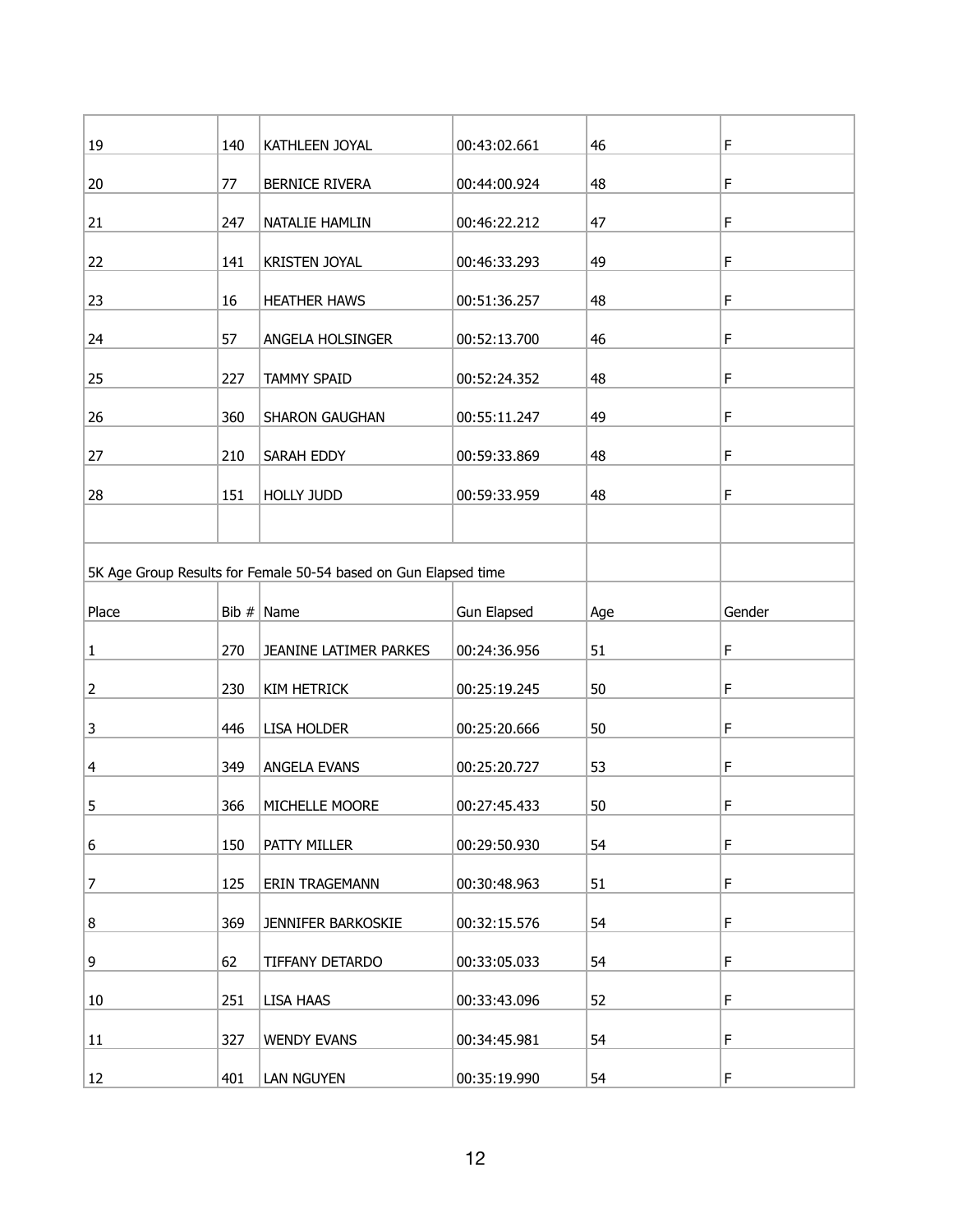| 13 | 277 | DENISE HAKIMI            | 00:35:28.763 | 50 | F |
|----|-----|--------------------------|--------------|----|---|
| 14 | 413 | <b>LILY TRAN</b>         | 00:35:48.056 | 51 | F |
| 15 | 220 | TES PATTERSON            | 00:36:09.694 | 50 | F |
| 16 | 235 | CYNTHIA RIEGLER          | 00:36:35.924 | 53 | F |
| 17 | 343 | <b>CHRISTY BARKOSKIE</b> | 00:37:36.004 | 52 | F |
| 18 | 42  | SARAH SMITH              | 00:38:42.897 | 52 | F |
| 19 | 286 | JENNIFER HARVEY          | 00:39:34.992 | 51 | F |
| 20 | 58  | <b>DIANNE WATERS</b>     | 00:41:30.141 | 53 | F |
| 21 | 275 | <b>KOBE POWERS</b>       | 00:43:07.028 | 53 | F |
| 22 | 25  | KIMBERLY DELANEY         | 00:46:07.719 | 54 | F |
| 23 | 402 | LISA PATRIA              | 00:46:53.520 | 51 | F |
| 24 | 132 | NORA WILLIAMS            | 00:47:47.854 | 52 | F |
| 25 | 124 | <b>MARGIE STONE</b>      | 00:47:48.447 | 51 | F |
| 26 | 485 | <b>CONI MOBLEY</b>       | 00:48:57.404 | 52 | F |
| 27 | 289 | ANESLEY IGNACIO          | 00:49:00.318 | 52 | F |
| 28 | 293 | TRICIA MEISNER           | 00:50:56.067 | 50 | F |
| 29 | 383 | <b>KERRY MILLER</b>      | 00:52:10.562 | 53 | F |
| 30 | 216 | ANNA MCGARVEY            | 00:52:25.739 | 50 | F |
| 31 | 177 | WIESLAWA OREFICE         | 00:52:47.975 | 53 | F |
| 32 | 106 | APRIL DECEMBER           | 00:54:39.273 | 54 | F |
| 33 | 339 | APRIL DIAZ               | 00:54:41.204 | 51 | F |
| 34 | 156 | PENNY BOOTH              | 00:55:48.815 | 51 | F |
| 35 | 51  | MARSHA PACE              | 00:56:34.573 | 51 | F |
| 36 | 109 | <b>ALICIA JEFFERS</b>    | 00:56:34.584 | 51 | F |
|    |     |                          |              |    |   |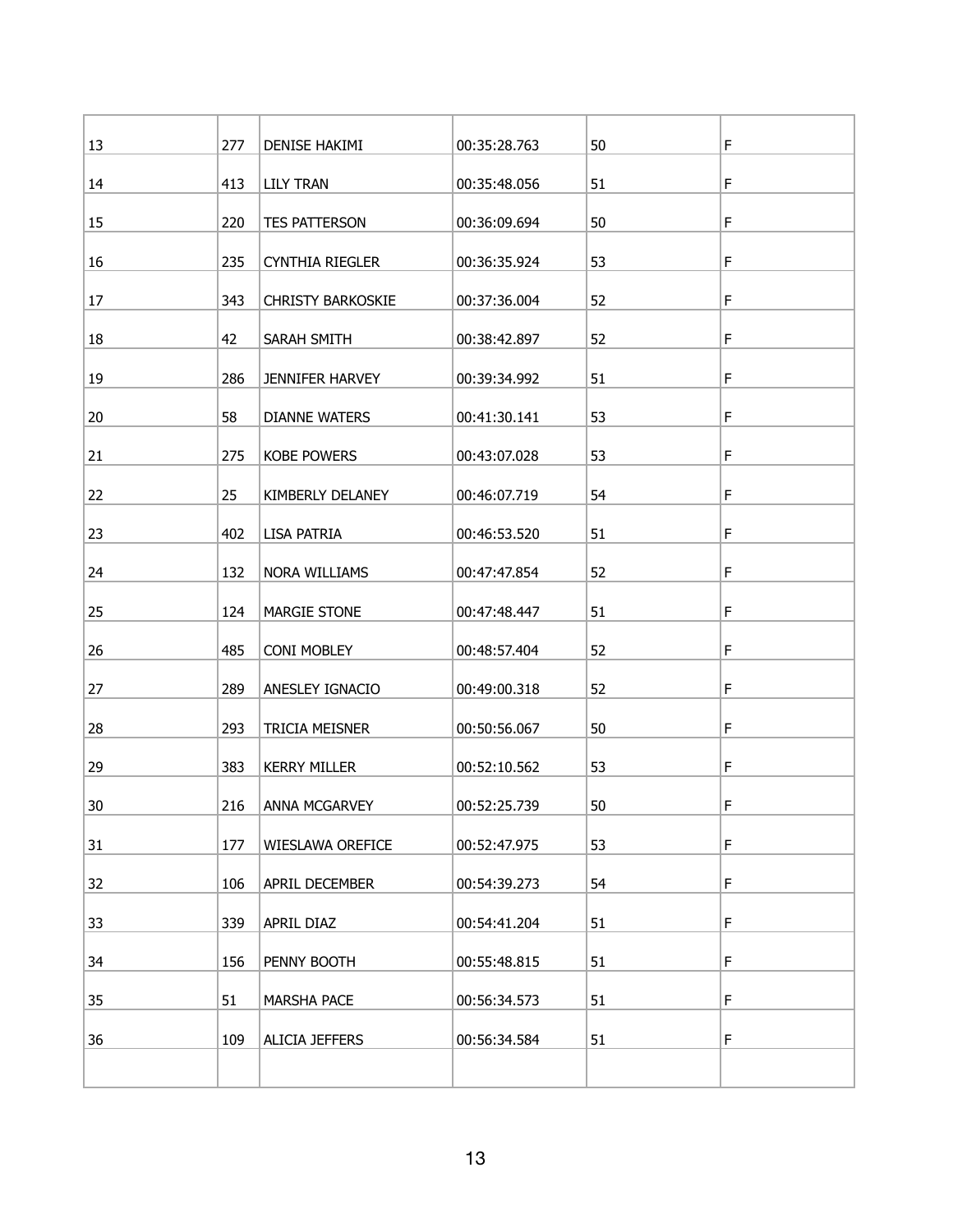| 5K Age Group Results for Female 55-59 based on Gun Elapsed time |         |                      |                    |     |        |
|-----------------------------------------------------------------|---------|----------------------|--------------------|-----|--------|
| Place                                                           |         | Bib $#$ Name         | <b>Gun Elapsed</b> | Age | Gender |
| $\mathbf{1}$                                                    | 374     | MERCEDES SMITH       | 00:27:00.319       | 55  | F      |
| $\overline{2}$                                                  | 191     | LORI CIARDULLI       | 00:28:11.100       | 58  | F      |
| 3                                                               | 111     | DEBBIE FLECK         | 00:28:24.270       | 56  | F      |
| 4                                                               | 419     | JUNE JAMISON         | 00:30:24.964       | 56  | F      |
| 5                                                               | 101     | DONNA FIELDING       | 00:30:55.693       | 56  | F      |
| 6                                                               | 192     | LYNETTE CIARDULLI    | 00:30:58.373       | 58  | F      |
| 7                                                               | 318     | MICHELE DEPOMPEO     | 00:32:34.383       | 57  | F      |
| 8                                                               | 7       | <b>TERESA TAYLOR</b> | 00:37:49.660       | 55  | F      |
| 9                                                               | 213     | MAURA MAURO          | 00:38:07.702       | 57  | F      |
| 10                                                              | 348     | JULIE WIECHMANN      | 00:39:10.031       | 57  | F      |
| 11                                                              | 175     | DANA VENTOURAS       | 00:39:16.371       | 55  | F      |
| 12                                                              | 278     | <b>CHERYL HARPER</b> | 00:39:54.770       | 58  | F      |
| 13                                                              | 303     | <b>TERRI STEARNS</b> | 00:40:05.921       | 56  | F      |
| 14                                                              | 494     | <b>BARBRA LANNA</b>  | 00:42:15.620       | 55  | F      |
| 15                                                              | 288     | <b>CYNTHIA BANDA</b> | 00:49:03.217       | 59  | F      |
| 16                                                              | 315     | SYBIL FINKLEA        | 00:49:49.517       | 58  | F      |
| 17                                                              | 400     | KIMBERLY STILES      | 00:55:04.614       | 58  | F      |
| 18                                                              | 201     | NANCY THORNTON       | 00:56:43.539       | 59  | F      |
| 19                                                              | 200     | <b>SUZIE MILLER</b>  | 00:56:43.550       | 58  | F      |
|                                                                 |         |                      |                    |     |        |
| 5K Age Group Results for Female 60-64 based on Gun Elapsed time |         |                      |                    |     |        |
| Place                                                           | Bib $#$ | Name                 | <b>Gun Elapsed</b> | Age | Gender |
| $\mathbf{1}$                                                    | 268     | RONDA THOMPSON       | 00:27:07.881       | 61  | F      |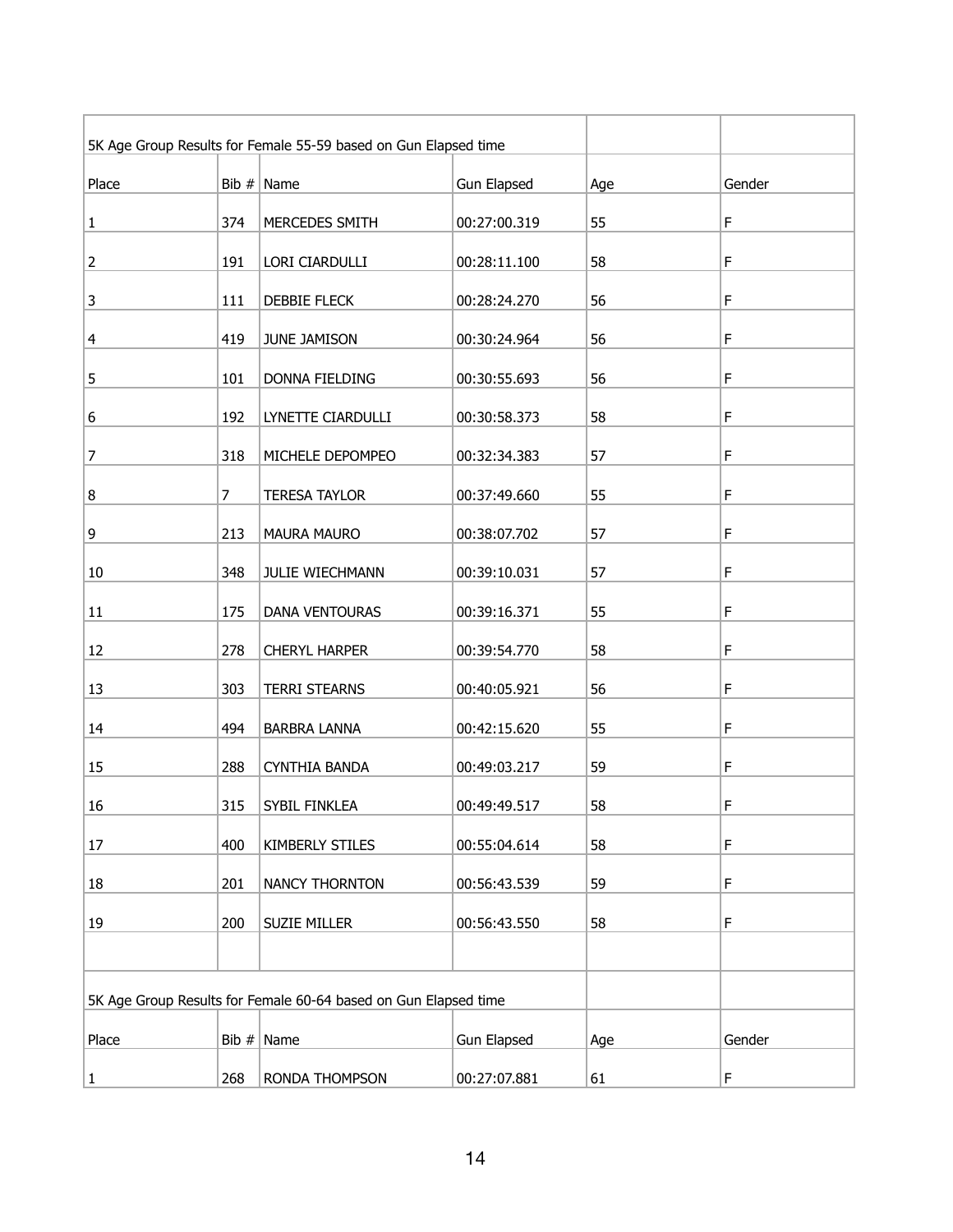| $\overline{2}$ | 521   | JONI NEIDIGH                                                    | 00:29:25.729       | 62     | F      |
|----------------|-------|-----------------------------------------------------------------|--------------------|--------|--------|
| 3              | 131   | MARIKO DEMEYER                                                  | 00:29:35.643       | 60     | F      |
| 4              | 378   | JENNIFER NITSCHMANN                                             | 00:31:32.503       | 61     | F      |
| 5              | 365   | <b>LESLI WARD</b>                                               | 00:32:10.934       | 62     | F      |
| 6              | 237   | <b>LORI HART</b>                                                | 00:40:39.311       | 62     | F      |
| 7              | 243   | DONNA BROOMFIELD                                                | 00:48:09.503       | 61     | F      |
| 8              | 297   | BRENDA WILLIAMS                                                 | 00:48:11.812       | 63     | F      |
| 9              | 396   | MA DALY                                                         | 00:48:32.138       | 63     | F      |
| 10             | 379   | <b>MARIE FLEURY</b>                                             | 00:55:06.956       | 63     | F      |
|                |       |                                                                 |                    |        |        |
|                |       | 5K Age Group Results for Female 65-69 based on Gun Elapsed time |                    |        |        |
|                |       |                                                                 |                    |        |        |
| Place          |       | Bib $#$ Name                                                    | <b>Gun Elapsed</b> | Age    | Gender |
| 1              | 9     | SHERRI HINTZ                                                    | 00:27:10.095       | 67     | F      |
| 2              | 440   | STEPHANIE SHIELDHOUSE                                           | 00:30:06.119       | 65     | F      |
| 3              | 414   | <b>CYNTHIA SIMON</b>                                            | 00:31:43.267       | 65     | F      |
| 4              | 97    | PATRICIA CONTOIS                                                | 00:42:02.281       | 65     | F      |
| 5              | 321   | <b>DONNA HOFFMAN</b>                                            | 00:46:15.151       | 67     | F      |
| 6              | 80    | <b>FRANCES ANDERSEN</b>                                         | 00:52:07.174       | 69     | F      |
| 7              | 69    | MARTHA ROGERS                                                   | 00:57:17.090       | 68     | F      |
| 8              | 122   | DONNA MCCLAIN                                                   | 00:57:17.186       | 68     | F      |
|                |       |                                                                 |                    |        |        |
|                |       | 5K Age Group Results for Female 70-74 based on Gun Elapsed time |                    |        |        |
| Place          | Bib # | Name                                                            | <b>Gun Elapsed</b> | Age    | Gender |
| $\mathbf 1$    | 155   | KATHIENNE REYES                                                 | 00:41:13.900       | 70     | F      |
| $\overline{2}$ | 99    | YVONNE SETO                                                     | 00:53:56.107       | $70\,$ | F      |
|                |       |                                                                 |                    |        |        |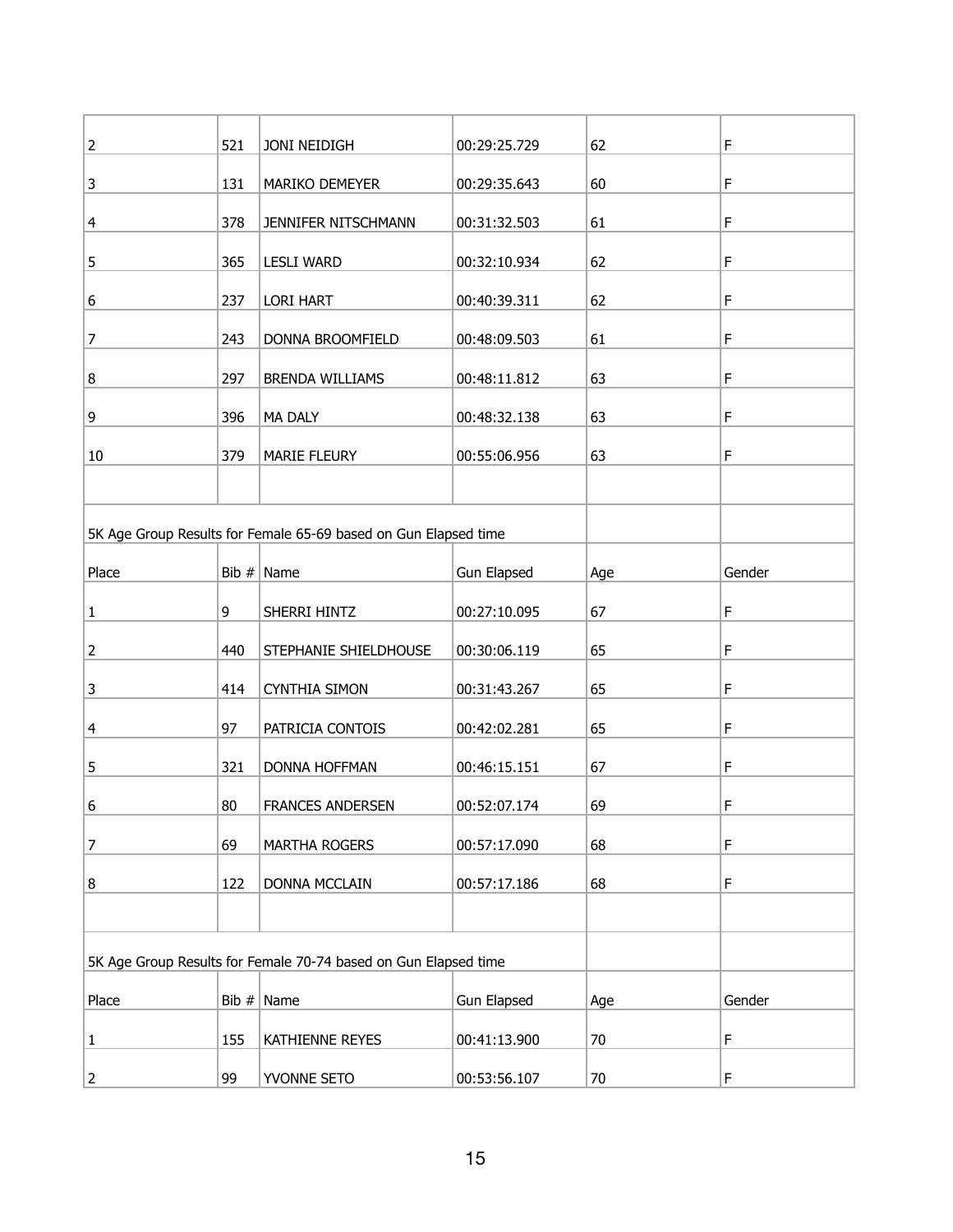| 3              | 110 | LINDA FARIS                                                         | 00:53:56.255       | 74  | F         |
|----------------|-----|---------------------------------------------------------------------|--------------------|-----|-----------|
| 4              | 81  | <b>ELLEN PAGE</b>                                                   | 00:55:08.171       | 70  | F         |
|                |     |                                                                     |                    |     |           |
|                |     | 5K Age Group Results for Female 75-98 based on Gun Elapsed time     |                    |     |           |
| Place          |     | Bib $#$ Name                                                        | Gun Elapsed        | Age | Gender    |
| $\mathbf{1}$   | 187 | JANET FRITSCHLE                                                     | 00:51:41.456       | 77  | F         |
| $\overline{2}$ | 96  | <b>LYNNE GHEEN</b>                                                  | 00:53:55.938       | 75  | F         |
|                |     |                                                                     |                    |     |           |
|                |     | 5K Age Group Results for Male 9 and under based on Gun Elapsed time |                    |     |           |
| Place          |     | Bib $#$ Name                                                        |                    |     | Gender    |
|                |     |                                                                     | <b>Gun Elapsed</b> | Age |           |
| $\mathbf{1}$   | 306 | LACHLAN PHILBIN                                                     | 00:23:46.629       | 7   | М         |
| $\overline{2}$ | 323 | ASHER ROBINSON                                                      | 00:30:15.740       | 9   | M         |
| 3              | 388 | SAMSON WILHELMS                                                     | 00:33:12.844       | 6   | М         |
| 4              | 334 | TOBIAH LANDUA-FIGUEROA                                              | 00:33:56.701       | 3   | M         |
| 5              | 167 | THOREN FAULKNER                                                     | 00:36:22.175       | 6   | М         |
| 6              | 356 | PRESTON JOHNSON                                                     | 00:40:19.092       | 5   | M         |
| 7              | 536 | <b>BRYSON KILLEEN</b>                                               | 00:43:49.486       | 7   | M         |
| 8              | 429 | DAYTON BRENNFLECK                                                   | 00:48:36.920       | 9   | M         |
| 9              | 113 | JEREMIAH FLANAGAN-KEMP                                              | 00:49:57.593       | 9   | М         |
| 10             | 391 | <b>FINN LAW</b>                                                     | 00:50:07.161       | 6   | М         |
|                |     |                                                                     |                    |     |           |
|                |     | 5K Age Group Results for Male 10-14 based on Gun Elapsed time       |                    |     |           |
| Place          |     | Bib $#$ Name                                                        | <b>Gun Elapsed</b> | Age | Gender    |
| $\mathbf{1}$   | 481 | <b>LANDON HICKS</b>                                                 | 00:27:16.269       | 14  | М         |
| $\overline{2}$ | 443 | KAEDEN EDELEN                                                       | 00:28:05.859       | 13  | ${\sf M}$ |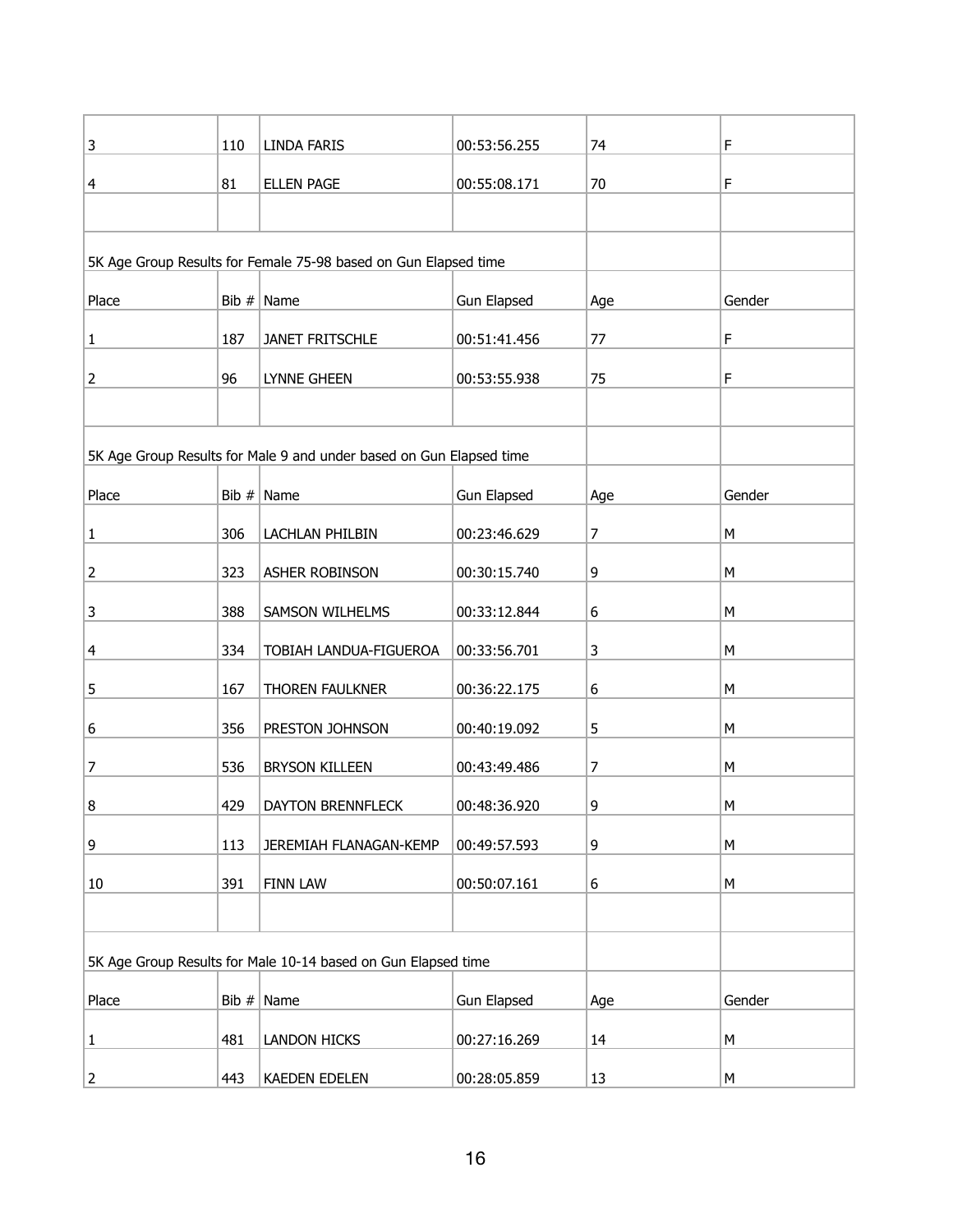| $\mathbf{3}$   | 207     | <b>BRAYDEN MOSS</b>                                           | 00:34:26.798       | 12  | M      |
|----------------|---------|---------------------------------------------------------------|--------------------|-----|--------|
| 4              | 170     | SAWYER SCHUETTE                                               | 00:43:20.857       | 12  | М      |
| 5              | 291     | CODY WYDRA                                                    | 00:44:51.374       | 14  | M      |
| 6              | 422     | <b>CONNOR PHILLIPS</b>                                        | 00:48:36.184       | 10  | M      |
| 7              | 183     | <b>LOGAN STONECIPHER</b>                                      | 00:53:17.590       | 14  | M      |
| 8              | 108     | <b>ZACK GREINER</b>                                           | 00:55:55.296       | 12  | M      |
|                |         |                                                               |                    |     |        |
|                |         | 5K Age Group Results for Male 15-19 based on Gun Elapsed time |                    |     |        |
| Place          | Bib #   | Name                                                          | <b>Gun Elapsed</b> | Age | Gender |
| $\mathbf{1}$   | 292     | DYLAN WYDRA                                                   | 00:23:49.102       | 16  | M      |
| $\overline{2}$ | 491     | <b>KYLE DESROSIERS</b>                                        | 00:25:02.788       | 16  | M      |
| 3              | 336     | <b>CARSON DOBBINS</b>                                         | 00:29:40.021       | 17  | M      |
| 4              | 376     | WILLIAM WEIGEL                                                | 00:30:44.676       | 15  | M      |
| 5              | 518     | DEVANTE BROOMFIELD                                            | 00:43:02.591       | 19  | М      |
|                |         |                                                               |                    |     |        |
|                |         | 5K Age Group Results for Male 20-24 based on Gun Elapsed time |                    |     |        |
| Place          | Bib $#$ | Name                                                          | <b>Gun Elapsed</b> | Age | Gender |
| $\mathbf{1}$   | 361     | <b>CONNOR RAY</b>                                             | 00:25:42.279       | 24  | М      |
| $\overline{2}$ | 386     | <b>AARON PERKINS</b>                                          | 00:27:16.038       | 24  | M      |
| 3              | 474     | PHU PHAM                                                      | 00:27:27.252       | 21  | M      |
| 4              | 221     | <b>BRANDON TOWNSEND</b>                                       | 00:48:42.715       | 22  | M      |
| 5              | 417     | <b>TYLER MARTIN</b>                                           | 00:55:00.773       | 24  | M      |
|                |         |                                                               |                    |     |        |
|                |         | 5K Age Group Results for Male 25-29 based on Gun Elapsed time |                    |     |        |
|                |         |                                                               |                    |     |        |
| Place          |         | Bib $#$ Name                                                  | <b>Gun Elapsed</b> | Age | Gender |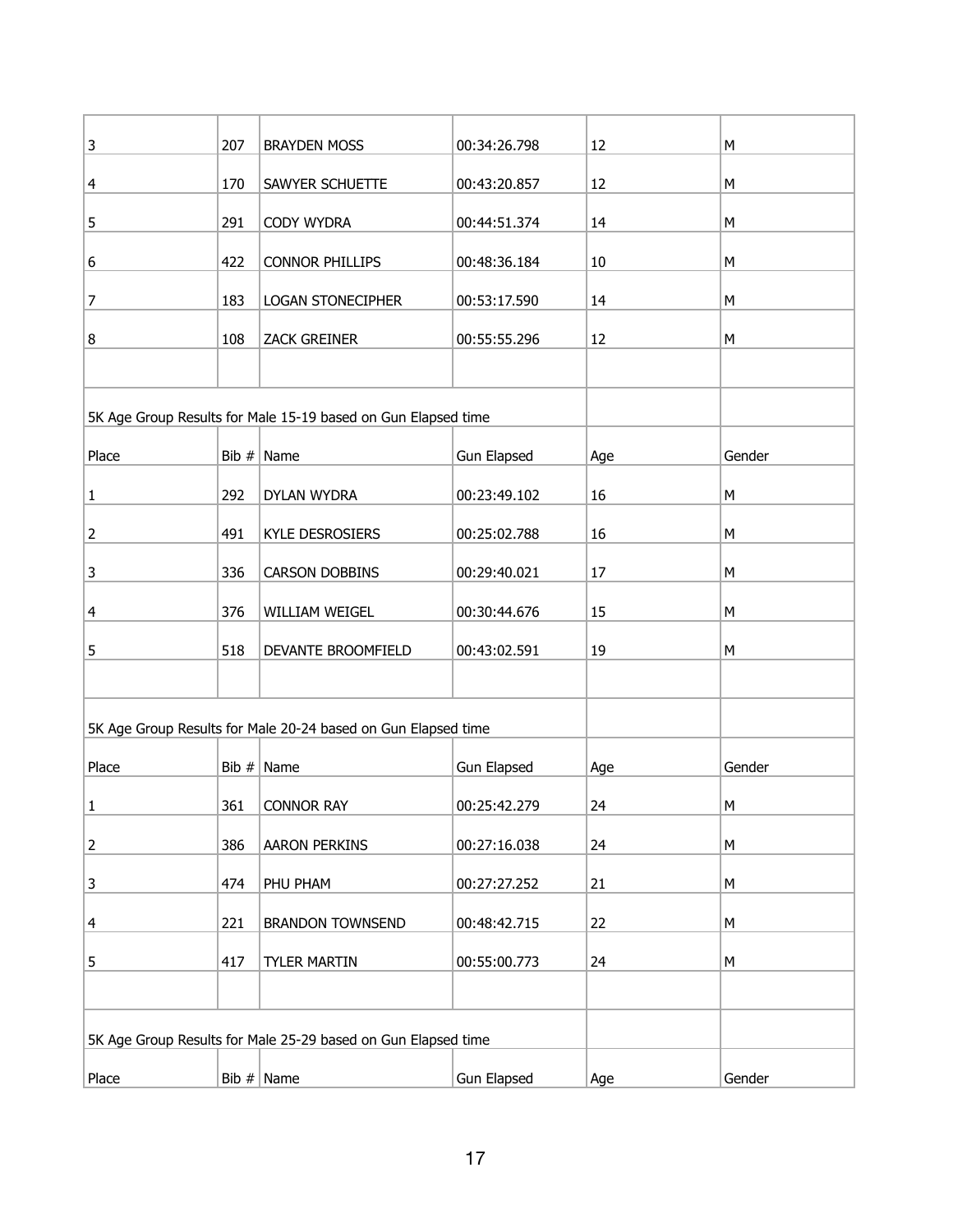| $\mathbf{1}$   | 513 | <b>AUSTIN WISE</b>                                            | 00:22:29.751       | 26  | M      |
|----------------|-----|---------------------------------------------------------------|--------------------|-----|--------|
| $\overline{2}$ | 253 | DAVE COMBERIATE                                               | 00:27:55.602       | 29  | M      |
| 3              | 423 | CARL HOOK                                                     | 00:28:11.335       | 28  | M      |
| 4              | 424 | CHAD ZINGARELLI                                               | 00:29:38.088       | 28  | М      |
| 5              | 250 | <b>CHARLES DESOWITZ</b>                                       | 00:31:44.589       | 28  | M      |
|                |     |                                                               |                    |     |        |
|                |     | 5K Age Group Results for Male 30-34 based on Gun Elapsed time |                    |     |        |
| Place          |     | Bib $#$ Name                                                  | <b>Gun Elapsed</b> | Age | Gender |
| $\mathbf{1}$   | 525 | DAVID NGUYEN                                                  | 00:25:14.840       | 31  | М      |
| $\overline{2}$ | 218 | JONATHON LILLARD                                              | 00:25:16.223       | 30  | M      |
| $\mathbf{3}$   | 249 | ELDIN IKANOVIC                                                | 00:28:23.535       | 30  | M      |
| $\overline{4}$ | 404 | <b>EUSTACHIUS ROBERTS</b>                                     | 00:28:40.119       | 30  | M      |
| 5              | 31  | <b>OLEG FORTUN</b>                                            | 00:32:37.752       | 34  | M      |
| 6              | 387 | MARCEL WILHELMS                                               | 00:33:12.941       | 34  | M      |
| $\overline{7}$ | 476 | NICHOLAS NEWCOMB                                              | 00:47:28.408       | 33  | М      |
|                |     |                                                               |                    |     |        |
|                |     | 5K Age Group Results for Male 35-39 based on Gun Elapsed time |                    |     |        |
| Place          |     | Bib $#$ Name                                                  | Gun Elapsed        | Age | Gender |
| $\mathbf{1}$   | 24  | JOSHUA COTHERN                                                | 00:24:21.572       | 38  | M      |
| $\overline{2}$ | 445 | EDWARD SARNOWSKI                                              | 00:32:00.910       | 39  | М      |
| 3              | 501 | <b>JASON TURAY</b>                                            | 00:46:16.731       | 35  | М      |
| 4              | 115 | <b>ALEXAS KEMP</b>                                            | 00:49:59.634       | 37  | М      |
| 5              | 189 | MATTHEW ONEIL                                                 | 00:55:11.251       | 38  | М      |
|                |     |                                                               |                    |     |        |
|                |     | 5K Age Group Results for Male 40-44 based on Gun Elapsed time |                    |     |        |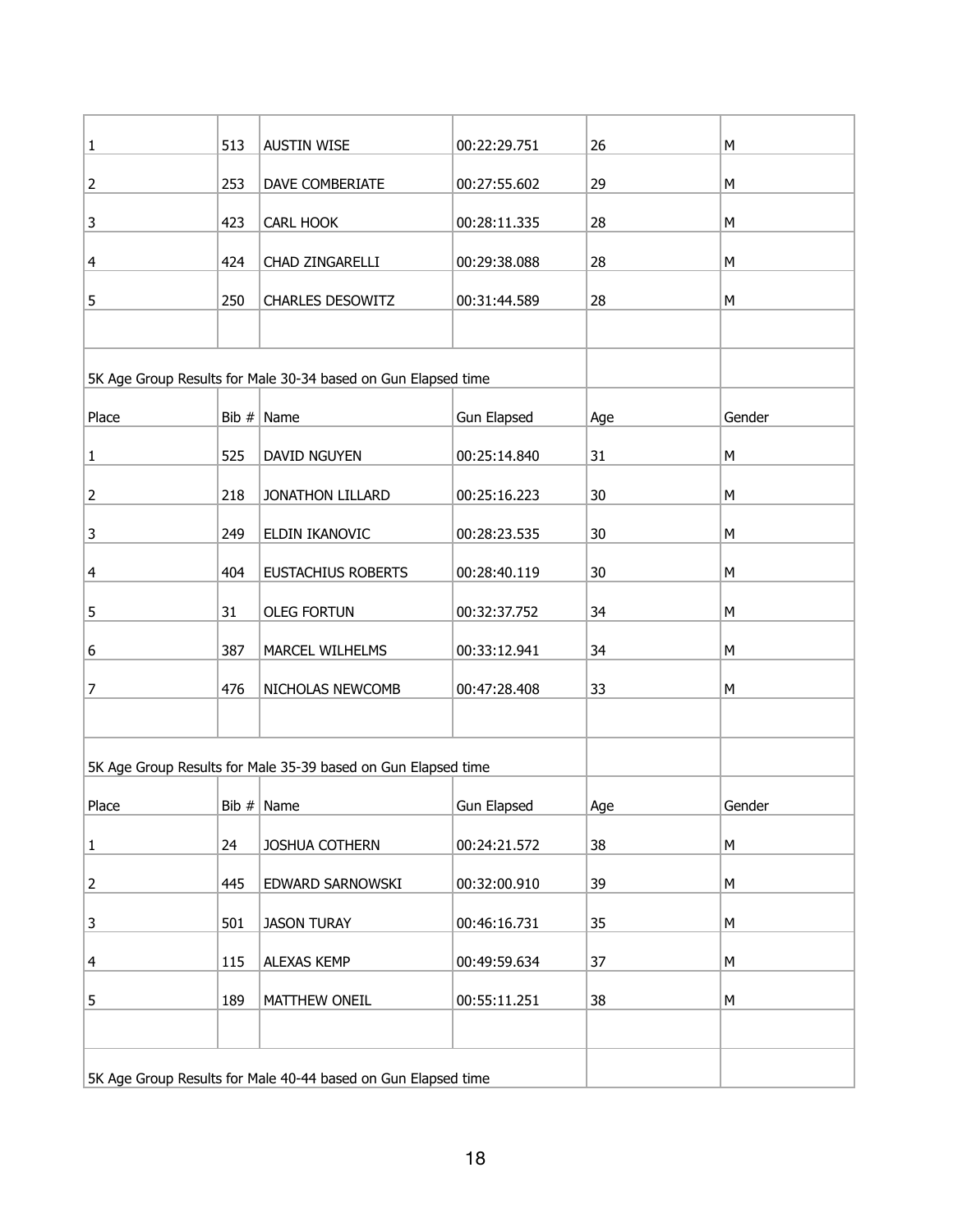| Place |     | Bib $#$ Name                                                  | <b>Gun Elapsed</b> | Age | Gender |
|-------|-----|---------------------------------------------------------------|--------------------|-----|--------|
| 1     | 353 | DANIEL JOHNSON                                                | 00:20:09.088       | 41  | M      |
| 2     | 515 | <b>JASON HOWARD</b>                                           | 00:21:07.892       | 43  | М      |
| 3     | 482 | <b>JESSE RICE</b>                                             | 00:22:38.778       | 44  | M      |
| 4     | 282 | <b>JUSTIN HINES</b>                                           | 00:23:24.311       | 41  | M      |
| 5     | 499 | PHILLIP AUGER                                                 | 00:28:49.819       | 41  | M      |
| 6     | 12  | ANDREW FORTENBERRY                                            | 00:37:01.928       | 40  | M      |
| 7     | 194 | <b>DOUG GAST</b>                                              | 00:38:44.871       | 40  | М      |
| 8     | 205 | CHRISTOPHER WASHINGTON   00:52:56.588                         |                    | 40  | M      |
| 9     | 85  | SCOTT WISE                                                    | 00:53:47.317       | 44  | M      |
| 10    | 168 | JOSHUA SCHUETTE                                               | 00:54:38.028       | 44  | M      |
|       |     |                                                               |                    |     |        |
|       |     | 5K Age Group Results for Male 45-49 based on Gun Elapsed time |                    |     |        |
| Place |     | Bib $#$ Name                                                  | <b>Gun Elapsed</b> | Age | Gender |
| 1     | 27  | SHANE CABE                                                    | 00:27:51.040       | 48  | М      |
| 2     | 394 | MATTHEW SHELAR                                                | 00:28:43.200       | 49  | M      |
| 3     | 467 | DAVID SANDERS                                                 | 00:30:18.718       | 45  | M      |
| 4     | 225 | CHRIS SPEDIACCI                                               | 00:30:20.533       | 46  | M      |
| 5     | 30  | <b>JEFFREY KENDALL</b>                                        | 00:32:32.729       | 45  | M      |
| 6     | 409 | <b>JASON MARTELLE</b>                                         | 00:32:38.093       | 47  | М      |
| 7     | 411 | RAJESH GOPAL                                                  | 00:34:39.323       | 49  | M      |
| 8     | 453 | <b>BRIAN HAVEY</b>                                            | 00:36:42.530       | 48  | M      |
| 9     | 160 | DANIEL TOSTOVARSNIK                                           | 00:36:44.704       | 46  | M      |
| 10    | 233 | <b>TERRY CONSTABLE</b>                                        | 00:38:57.748       | 47  | M      |
| 11    | 294 | <b>JASON HOWARD</b>                                           | 00:44:04.874       | 48  | M      |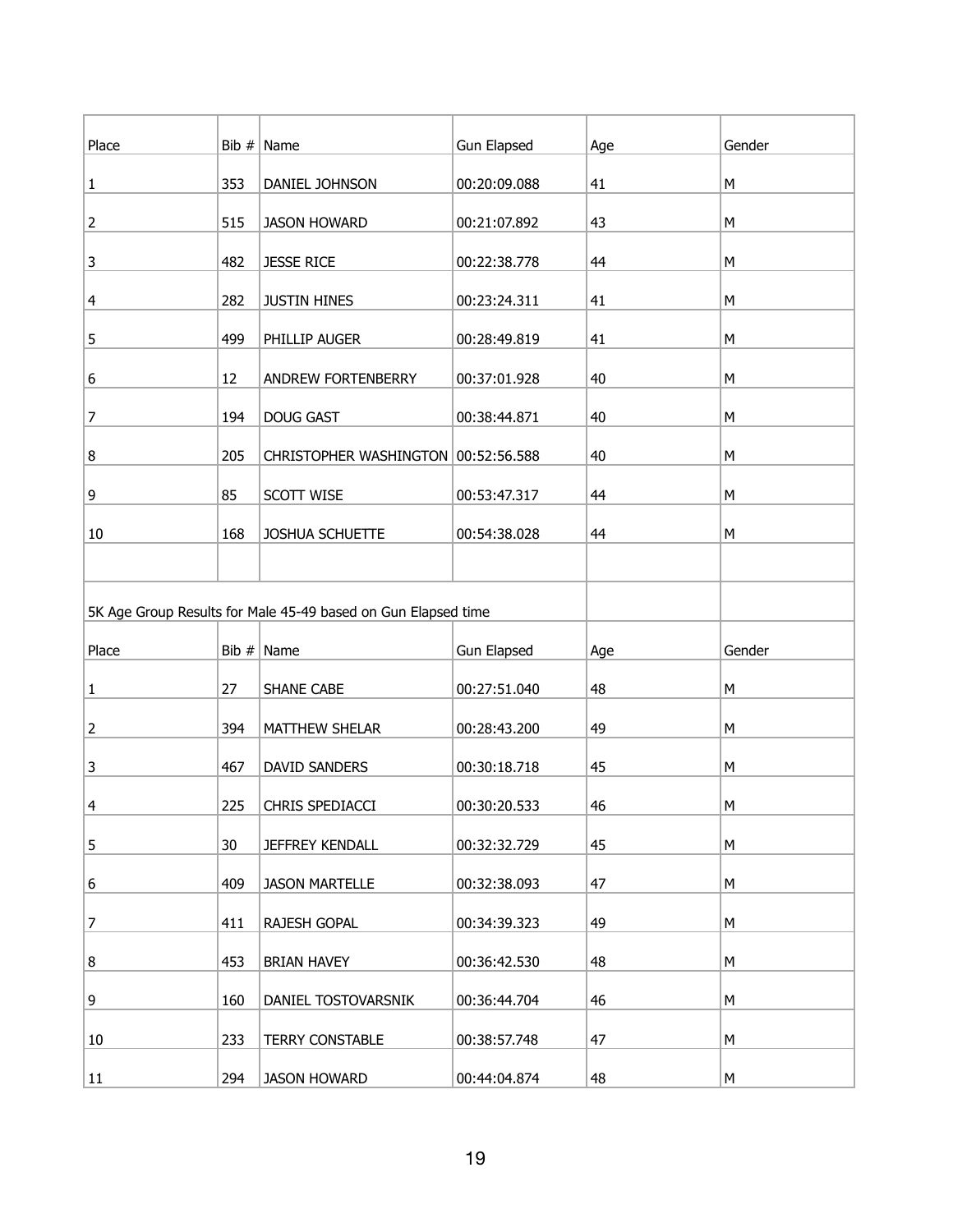| 12             | 45  | <b>CASEY MARION</b>                                           | 00:48:05.846       | 45  | М      |
|----------------|-----|---------------------------------------------------------------|--------------------|-----|--------|
|                |     |                                                               |                    |     |        |
|                |     | 5K Age Group Results for Male 50-54 based on Gun Elapsed time |                    |     |        |
|                |     |                                                               |                    |     |        |
| Place          |     | Bib $#$ Name                                                  | <b>Gun Elapsed</b> | Age | Gender |
| $\mathbf 1$    | 431 | SALVADOR TORTORICH                                            | 00:21:50.290       | 52  | М      |
| $\mathbf 2$    | 11  | VIRGILIO RAMIREZ                                              | 00:25:41.734       | 52  | М      |
| 3              | 153 | JAY BAKER                                                     | 00:27:24.577       | 50  | М      |
| 4              | 76  | DAVID SCHEER                                                  | 00:27:43.273       | 52  | M      |
| 5              | 219 | TED PATTERSON                                                 | 00:28:06.947       | 54  | М      |
| 6              | 345 | <b>BOBBY QUALLS</b>                                           | 00:31:01.251       | 52  | М      |
| $\overline{7}$ | 468 | <b>ANTHONY BROWN</b>                                          | 00:35:41.417       | 54  | M      |
| 8              | 228 | TIM SPAID                                                     | 00:40:34.008       | 53  | М      |
| 9              | 246 | JOSEPH HOLBROOK                                               | 00:46:46.814       | 52  | M      |
| 10             | 351 | PAUL DONNER                                                   | 00:50:08.066       | 52  | M      |
| 11             | 340 | MICHAEL DIAZ                                                  | 00:54:09.914       | 50  | М      |
|                |     |                                                               |                    |     |        |
|                |     | 5K Age Group Results for Male 55-59 based on Gun Elapsed time |                    |     |        |
| Place          |     | Bib $#$ Name                                                  | Gun Elapsed        | Age | Gender |
| $\mathbf{1}$   | 325 | COLIN QUILL                                                   | 00:29:05.275       | 56  | М      |
| $\overline{2}$ | 257 | DANIEL HOFACKER                                               | 00:32:14.563       | 56  | М      |
|                |     |                                                               |                    |     |        |
|                |     | 5K Age Group Results for Male 60-64 based on Gun Elapsed time |                    |     |        |
| Place          |     | Bib $#$ Name                                                  | <b>Gun Elapsed</b> | Age | Gender |
| $\mathbf{1}$   | 276 | ALI HAKIMI                                                    | 00:28:42.293       | 63  | М      |
| $\overline{2}$ | 157 | ROBERT BOOTH                                                  | 00:30:31.494       | 61  | М      |
|                |     |                                                               |                    |     |        |